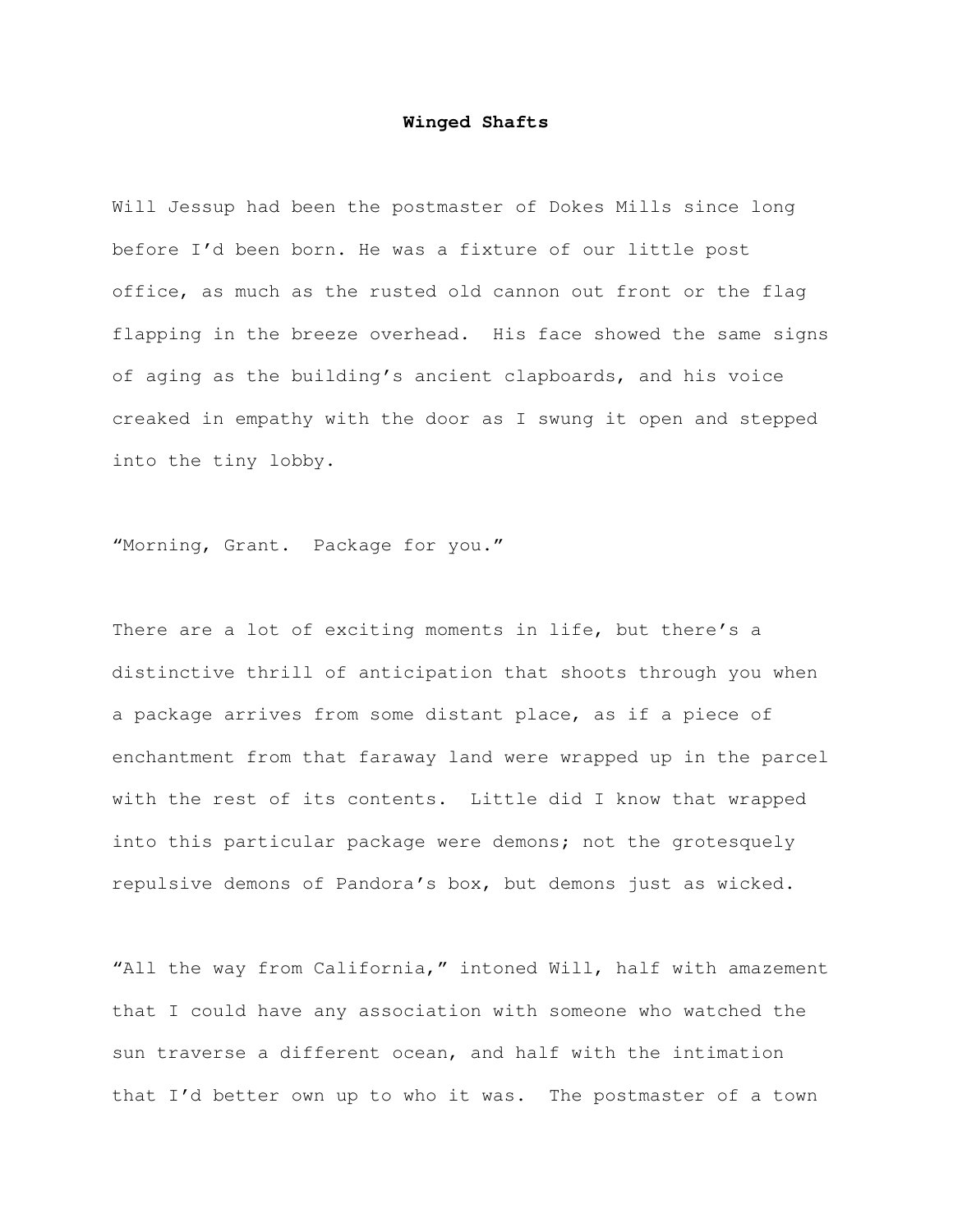the size of Dokes Mills figured he had a right to know all about any unusual occurrences. This one had aroused his curiosity even further than normal.

"My new clubs, Will," I explained. "Special ordered, handcrafted...and autographed by Arthur Cobbett himself."

To be truthful, I had no idea who Arthur Cobbett was. I'd purchased the set of clubs after thumbing through advertisements in a golf magazine. One in particular had caught my attention – a golfer of regal bearing, standing in full follow-through, eyes chasing some rapidly receding ball through the air into the distance. Underneath, a caption proclaimed "Arthur Cobbett, renowned champion, tests his state of the art signature clubs." A rectangular box below requested my name, address, and a check made payable to "Malibu Golf Sales."

"A champion of what?" I'd wondered, but eventually had broken down and sent in the money anyway. After all, anyone important enough to have autographed an entire set of golf clubs, and to have his visage peering out from the pages of a national publication, was surely a champion of something quite special.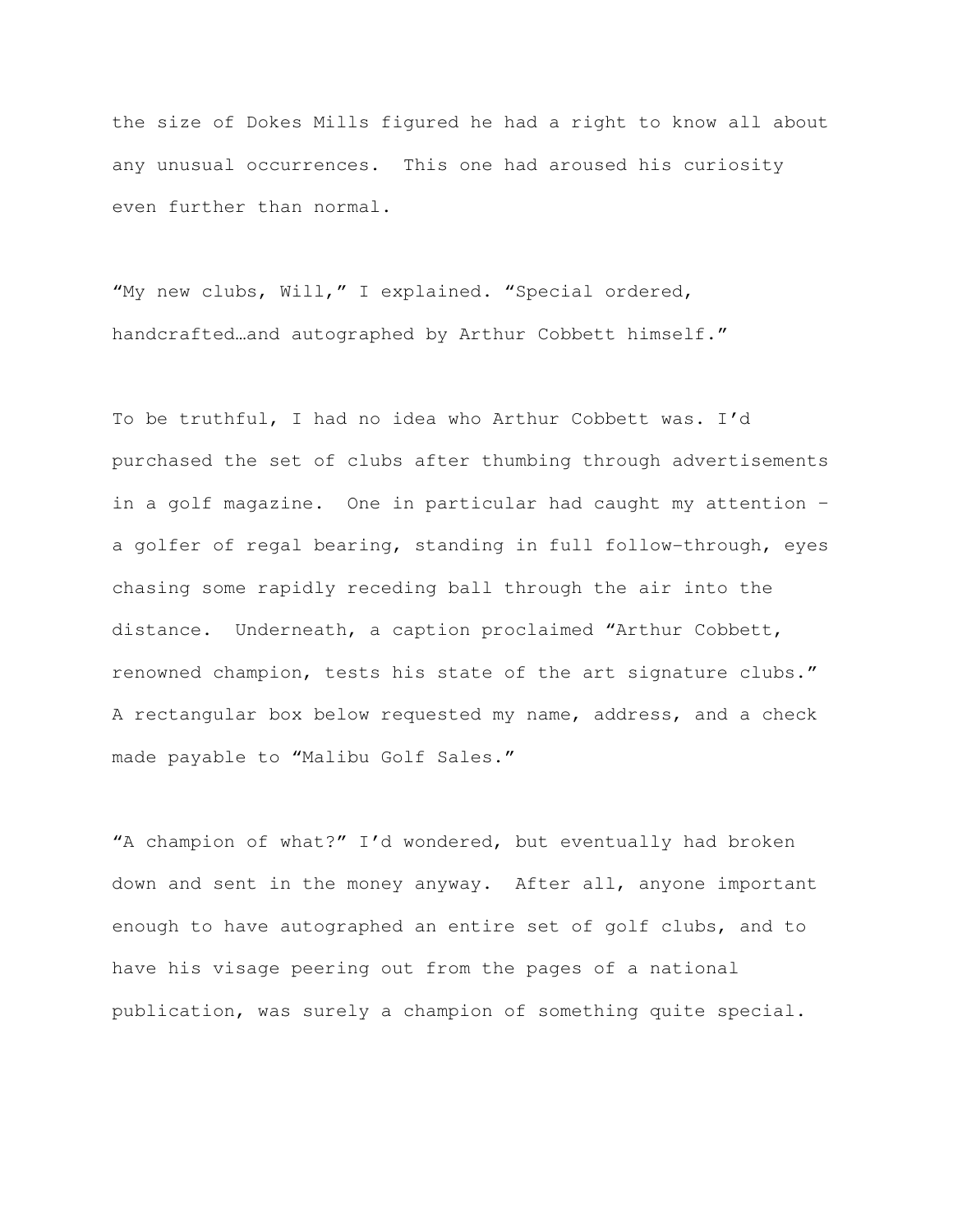My ignorance of Mr. Cobbett's biographical specifics didn't matter. It was more than matched by Will's, who, despite it, nodded and smiled knowingly as if Arthur were his brother-in-law Frank, with whom he spent his weekends sitting in duck blinds and drinking beer.

"Well, alright, but what do you need those for?"

I knew it was difficult for the old man to unravel. There weren't many luxuries that one was wont to spend his hard-earned money on in this part of the Northeast. One needed necessities – a home, food, wood for the stove in the winter, a decent car or truck. And there was some expenditure on entertainment – a rifle or fishing rod, or a bottle or two of something on Friday or Saturday night. People bought golf clubs, of course. But I already had a set. Even if they were in such disrepair that I wanted new ones, why send good money all the way to the West Coast when I could have just walked into Mick's Sport Shop in town, or wrestled the pick-up out to the weekend flea market at the old drive-in theater? Will waited for the answer to these silent, but clearly pressing questions.

My pride battled with some deep internal admonition that I ought to exercise humility, but finally I could not hold back my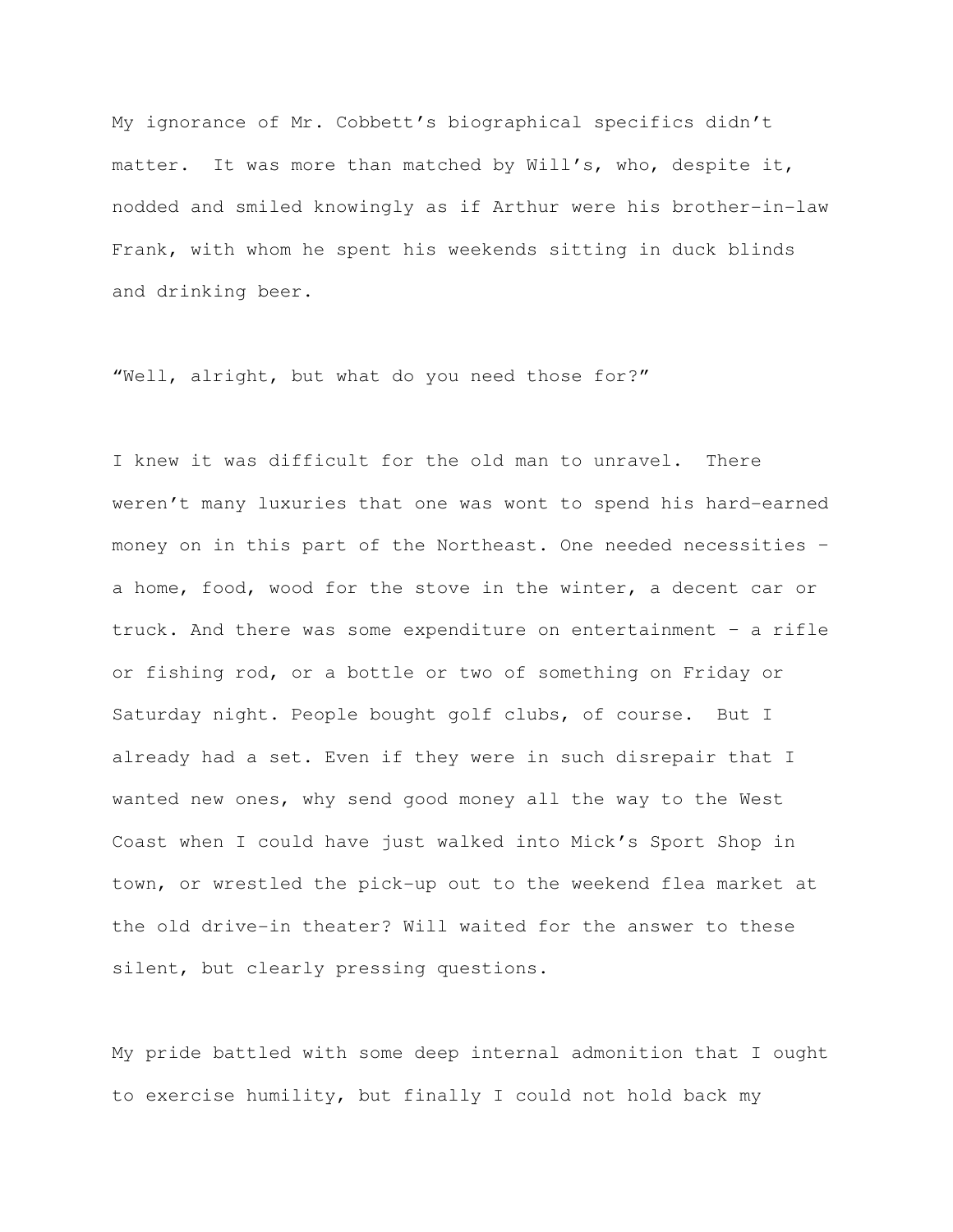announcement. "This is the year I'm going to beat Ab," I predicted, a little embarrassed at my own bravado.

Will's face, rather than relaxing at my clarification into the placid understanding I had expected, only knotted further, into deep concentration.

For sixteen consecutive years, I'd played head to head against Abner J. Doucette in the Dokes Mills Gun and Country Club Annual Family Picnic and Golf Tournament, and for sixteen consecutive years Abner J. Doucette had come away with the trophy. I wasn't a bad golfer. In fact, I was pretty good. But Ab had my number.

That was the most confounding part of it. I wasn't just the second best golfer in Dokes Mills. For even though everyone knew that Ab was without a doubt number one, each year he unfailingly beat me by the minimum possible margin. I don't think he purposely planned this personal torment for me. But still there was The Laugh.

On the surface it seemed innocent enough. No one else noticed the harrowing edge to it. It came to him so easily, as if it weren't meant to bother me at all; as if Ab were just being friendly with his perennial competitor; as if it weren't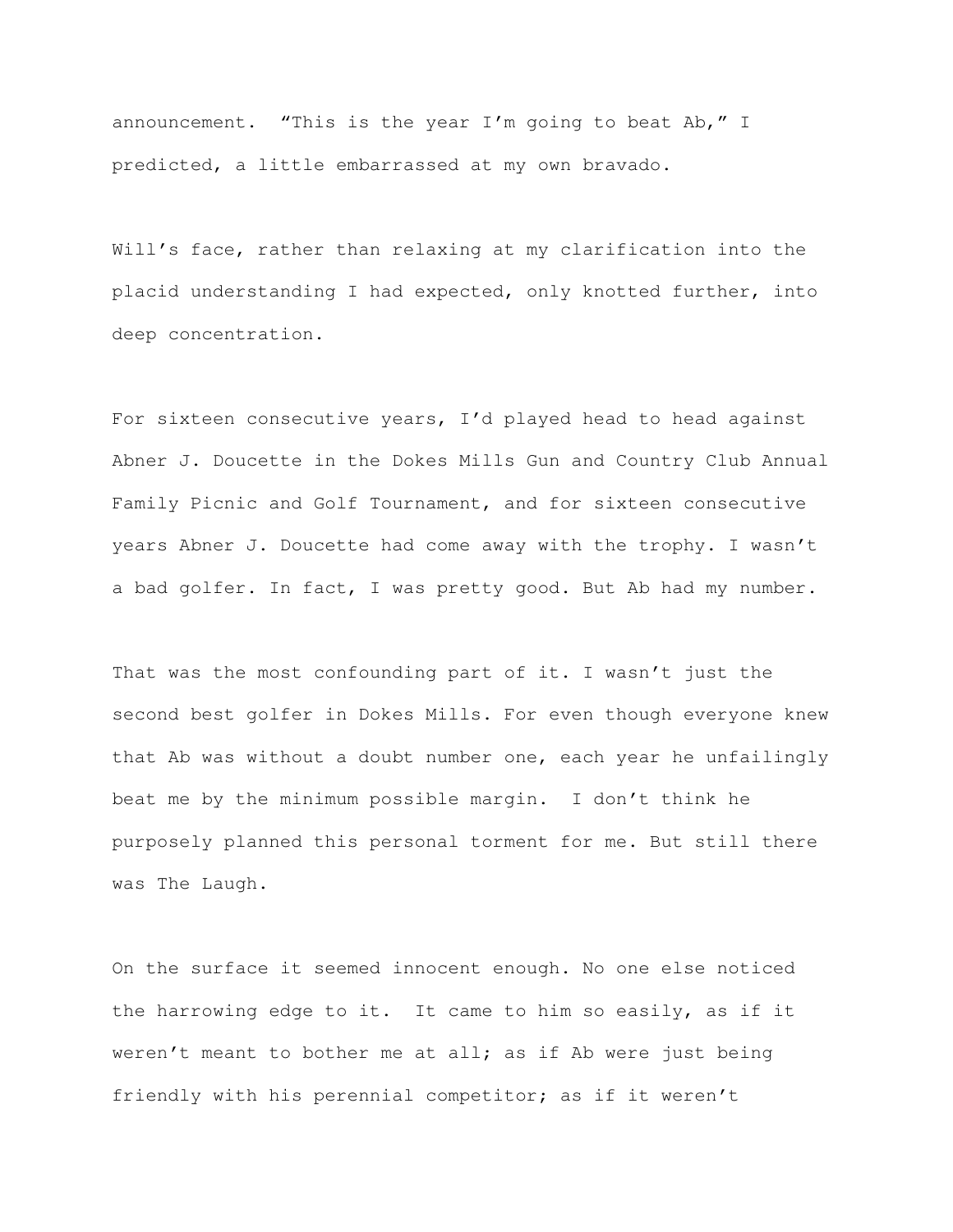designed to strip my soul naked and bare my inadequacies to whoever was watching.

But then again, The Laugh was always followed by a second, deeper thrust of the knife. "Good game, Grant. Guess I won again."

Then a twist. "That was sure a close one."

And always, finally, the fatal reminder of a never-ending combination of hope and despair, "See you next year."

This, of course, was the reason my boast had etched such a bewildered look into Will's face. However, what started as puzzlement began to twist and turn, eventually working its way into revelation, and finally into movement.

"You think you've got a chance this year then, Grant?" The old man looked as if he'd accidentally stumbled onto a secret treasure map.

"Secret" was not one of the more accurately defined words in Will's vocabulary. Any information to which he became privy, due to the continual contact with the public of someone in such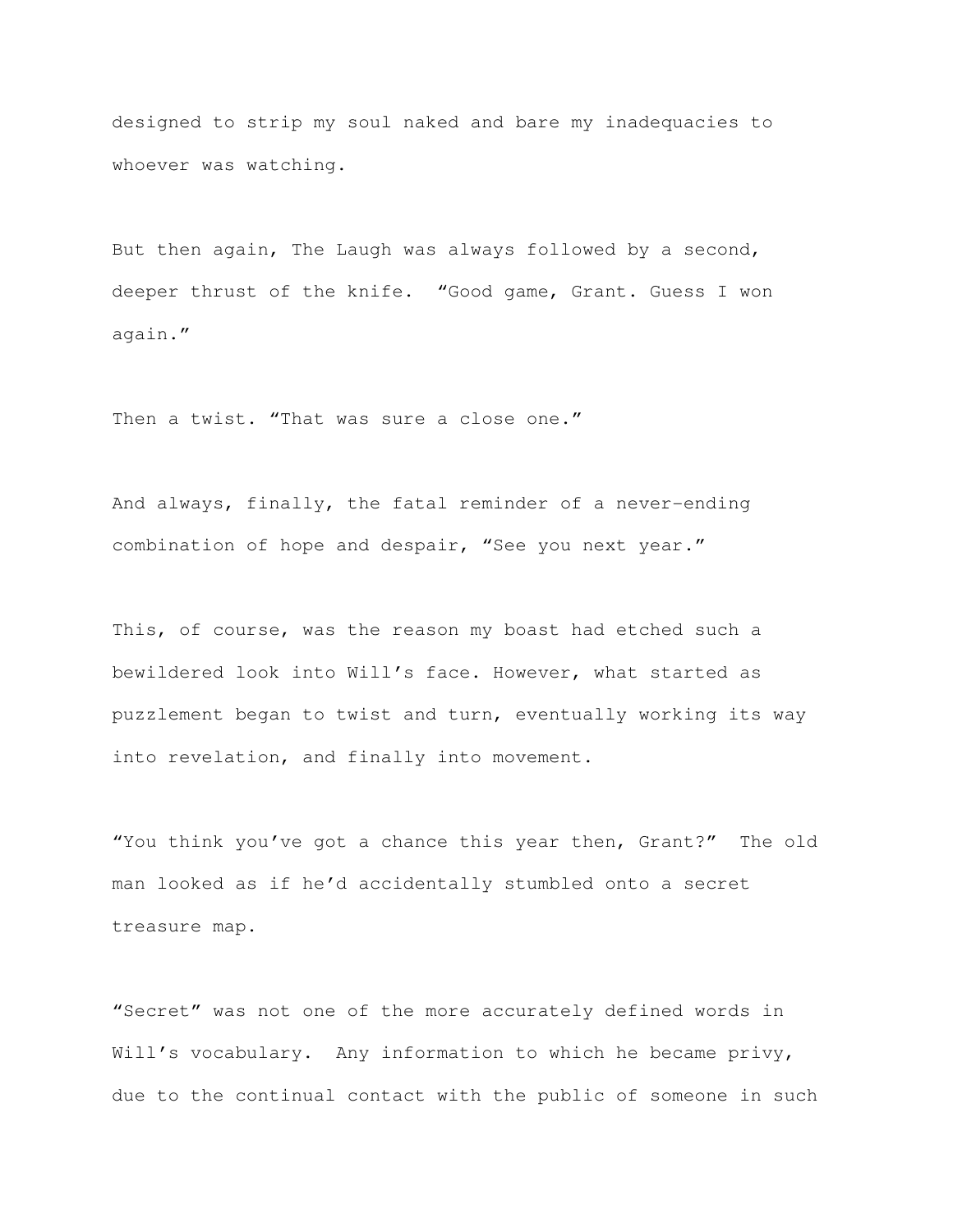an important civic position, was often as liable to infect the entire town as the most virulent winter head cold. But here was something special, something that perhaps even Will could keep from breathing to the populace.

For the second most popular contest at the Dokes Mills Gun and Country Club Annual Family Picnic and Golf Tournament wasn't the three-legged race, the chainsaw sculpture competition, or the horse-pull. It was gambling; gambling that usually involved both Will and his brother-in-law Frank, who, despite his position as Chairman of the Town Council, was one of the more active participants.

Such valuable information as the fact that I had imported a set of Arthur Cobbett autographed clubs all the way from California was certainly of note. Maybe, this time, Abner J. Doucette, the odds-on favorite, might lose.

"Who knows, Will? This could be the year." With that, I pried open the door to transport my precious package safely home.

A plaintive request followed me. "Now you wouldn't want to go telling a lot of other people about those clubs, would you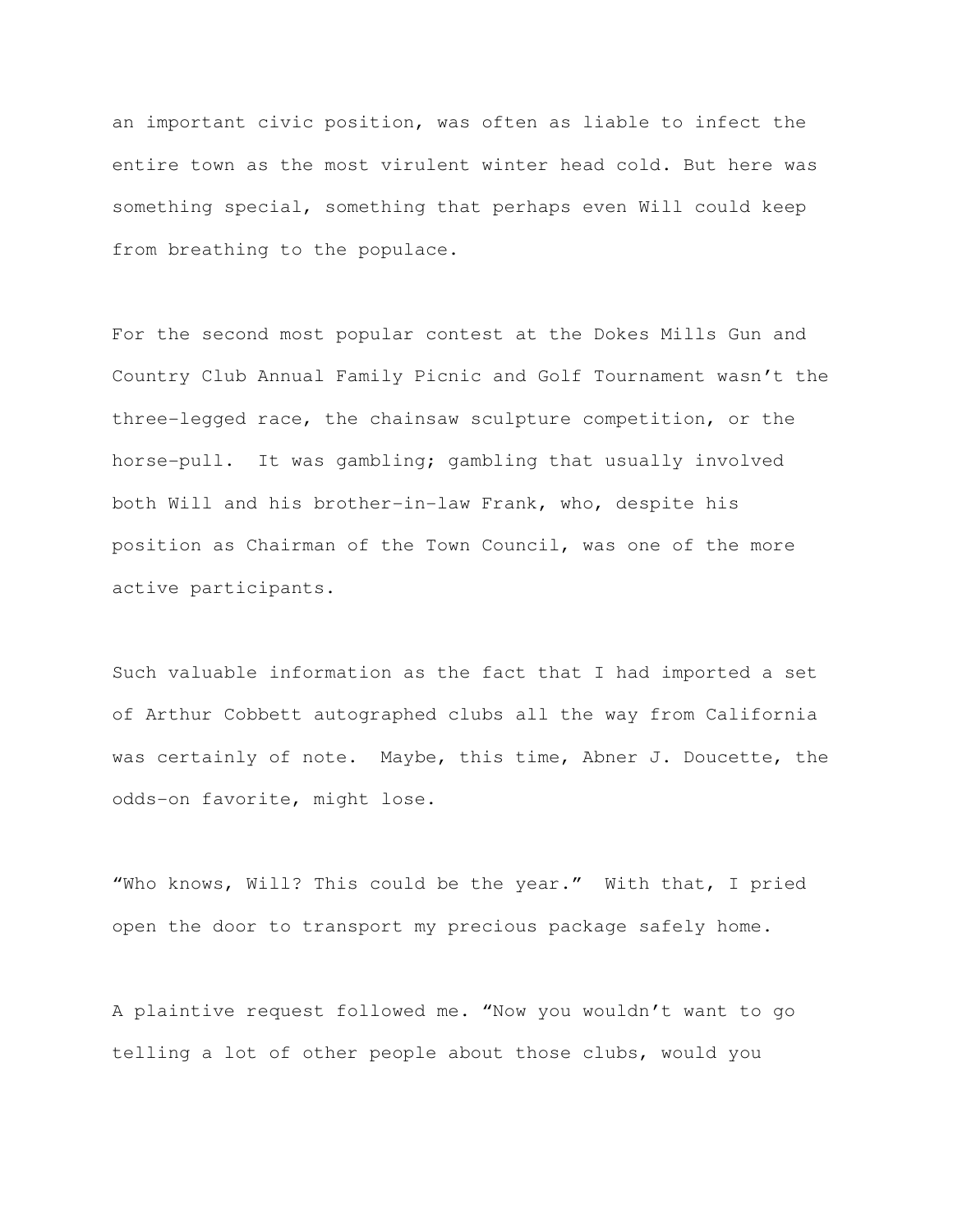Grant?" I chuckled, and sauntered down the street leaving Will to brood over my apparent nonchalance.

 $\overline{\phantom{a}}$   $\overline{\phantom{a}}$ 

As I left the post office out of sight behind me, I played over in my mind some of my losses to Ab, at first in painfully accurate historical detail, but then again, a second time, according to the way I knew they would have developed had I only ordered my new clubs sixteen years earlier.

My pace quickened as I imagined duffed shots turning into perfect drives, and near misses dropping exactly on center into the cup. I moved even faster as I pictured the crowd applauding endlessly, and Frank, as Chairman of the Town Council, praising my virtues as he announced that my name would fill the next empty space on the trophy.

By the time I reached home, I was almost running. I raced into the house, and feverishly tore brown paper from a brown box, hoping to discover the gleaming riches inside.

Blackbeard himself would have been proud. The silver shafts shone like diamonds. The leather grips smelled of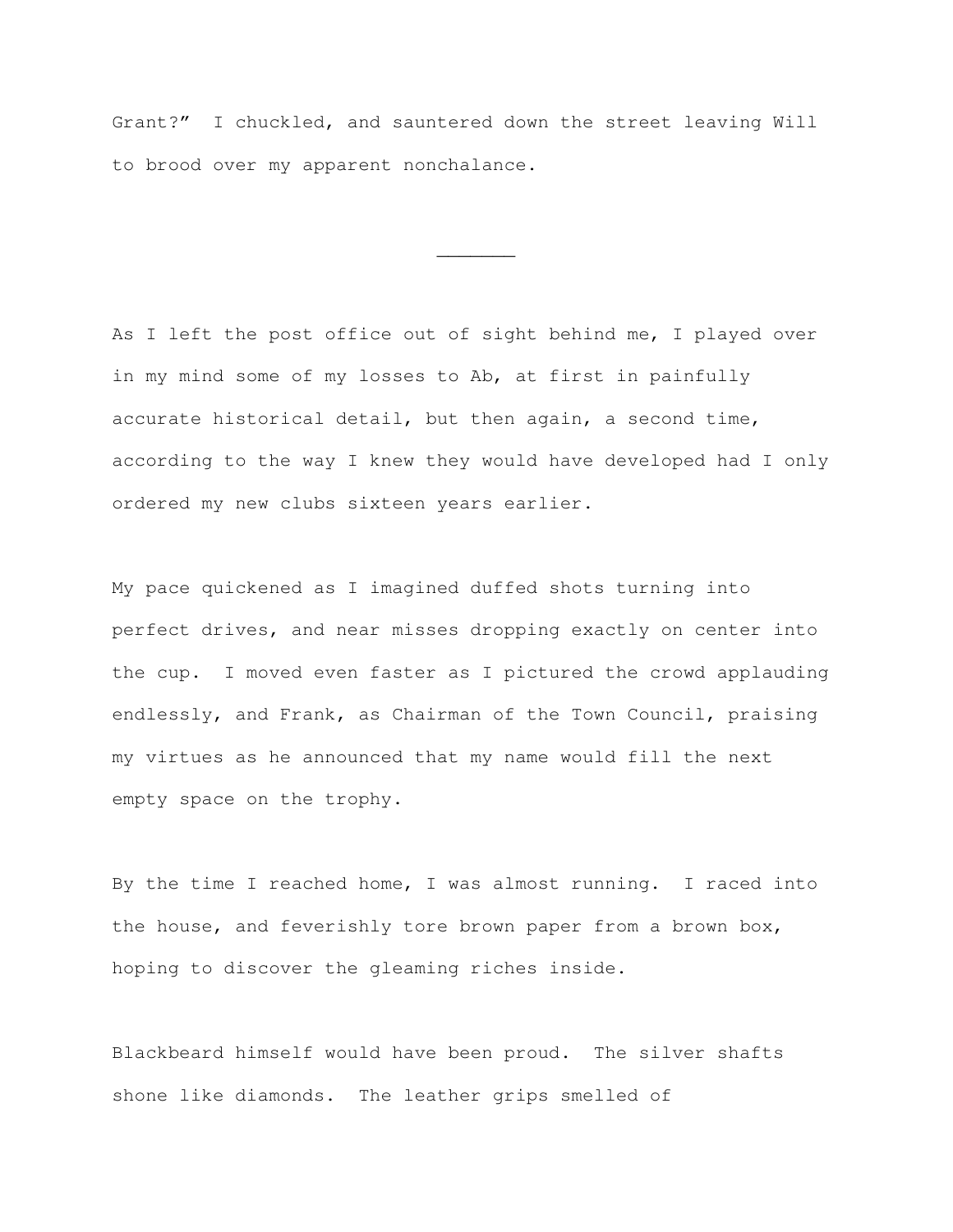professionalism and authority. Each magnificent instrument emanated strength and flexibility, and the burning brand of my benefactor, Arthur Cobbett, smoldered at me from the handle, as bright and clear as if he were there in the room.

Power flowed through the shafts and up into my hands as I grasped the driver. My eyes narrowed like an eagle's as the putter caressed my palms. I pulsed with confidence as I held the wedge. With the boundless enthusiasm of a child at Christmas, I grabbed a handful of golf balls and bolted out to the yard to bask in the glow of my newfound mentor.

In the weeks that followed, I drilled with my new clubs every day. With renewed bursts of optimism budding inside me, I prepared for battle, and my game dropped by half a dozen strokes. It never occurred to me that the better scores might be the result of a change in attitude. I knew it was the clubs.

So did Will. He and Frank had rounded up a contingent of bettors willing to take Ab, even up on strokes, offering as high as 3:2. I had remained quiet about my change in ammunition, and Will's rare expedition into discretion had ballooned into what stood to be an enormously lucrative endeavor.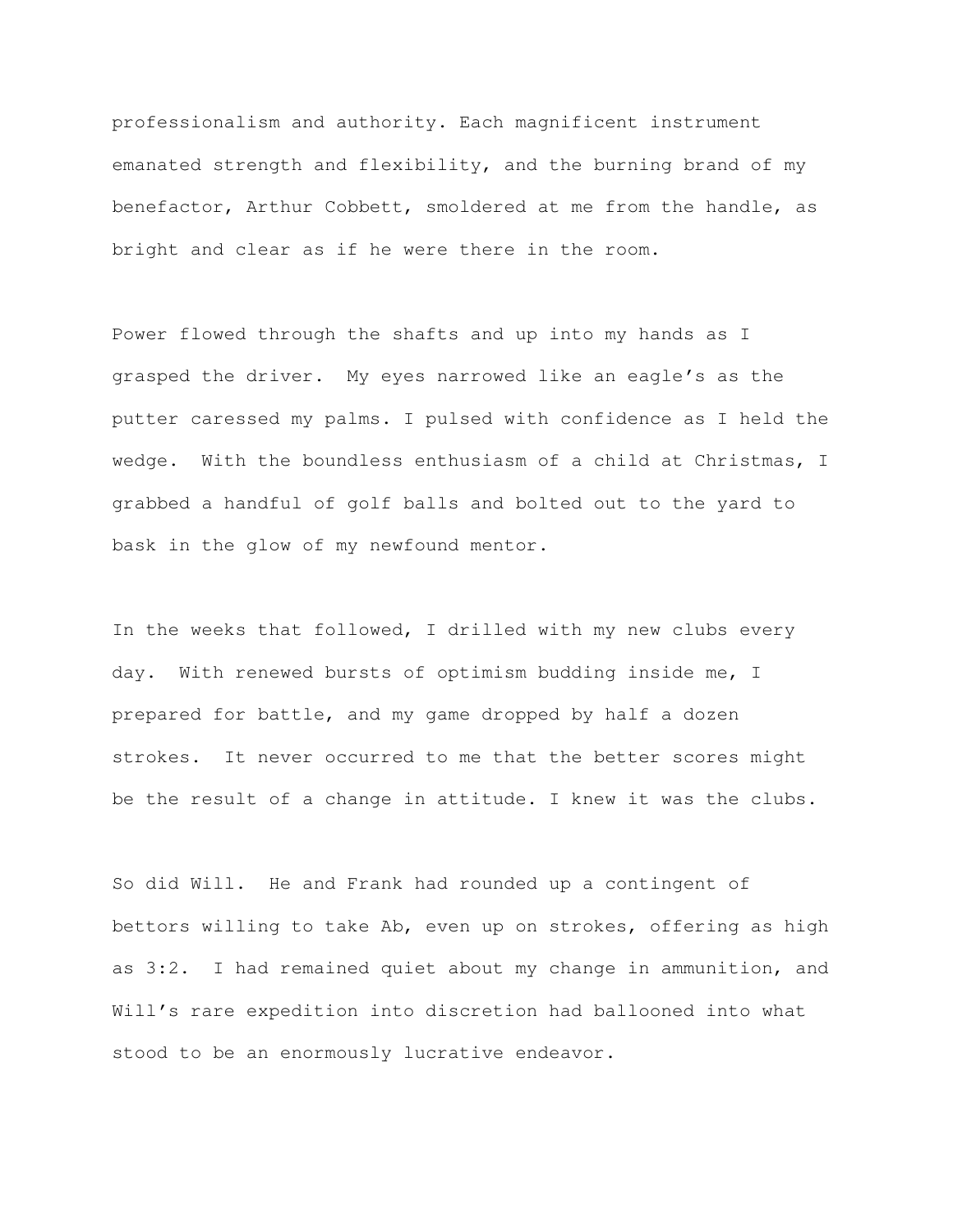Not that either Will or Frank was quiet about betting on me. On the contrary, they eloquently explained to any willing listener that I was sure to win. However, not once did they mention my secret ally, Arthur Cobbett. In contrast to his usual public behavior, Will winked and spoke to me in confidential tones when I met him daily at the post office. He inquired after my health, and latest score, and provided a limitless number of helpful hints on how to win a golf tournament.

During this time, an annual tempest swept the town, growing as each new bet was placed on any of the twenty golfers in the tourney, and splintering Dokes Mills into factions. Children shouted epithets about each others' fathers from opposite sides of the street as they walked to school. Husbands and wives argued even longer and more intensely than usual. It was even said that Old Man Gates had burst a blood vessel and sent Silas Dupree's brand new checkerboard and pieces flying all over the tables and floor of Coot's, the one bar on Main Street.

Thus it happened that as Ab and I stood on the first tee at the Dokes Mills Gun and Country Club, the last twosome of ten, about to decide the fate of an inordinately large percentage of the

 $\overline{\phantom{a}}$  , where  $\overline{\phantom{a}}$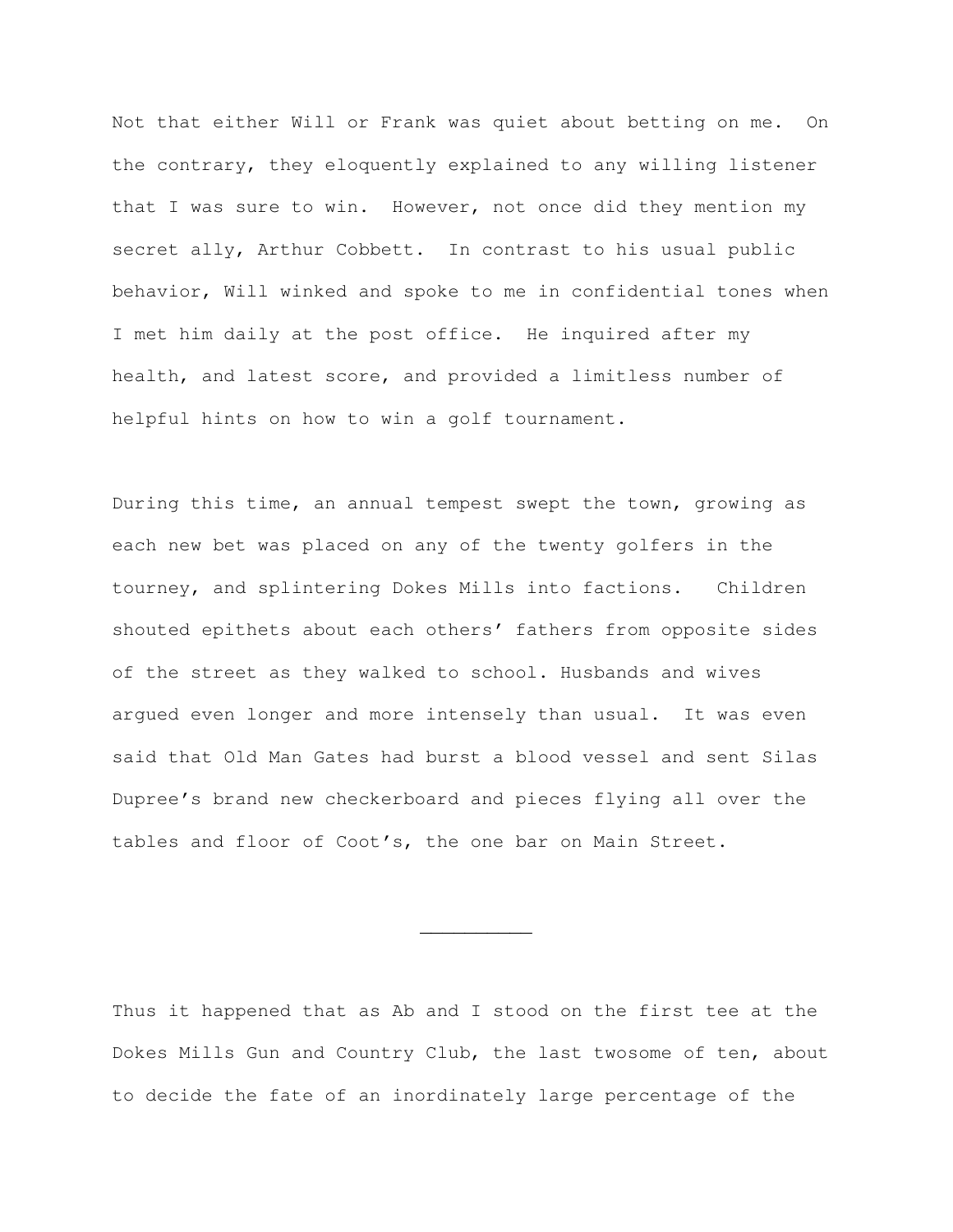gross town product of Dokes Mills by how well we could hit a miniature white ball into a slightly larger hole, most of the townsfolk were looking on. The air buzzed with hushed criticisms of friends and cousins who, after long years of suspicion, had finally proven their insanity or disloyalty by betting on the wrong side.

The Gun and Country Club was a special place. The land on which it sat had been bequeathed to the town sometime near the beginning of the  $20^{th}$  century. Cassie Dokes was the last remaining resident of the family that had made and lost its money running the textile mills for which the town had been named. Her relatives had vanished to other parts of the world when the textile industry moved south to find cheaper labor and local raw materials. Cassie stayed, and died a spinster, penniless except for a few hundred acres of land and a wealth of friends. She left the former to the latter, in the only equitable way she knew how, by donating the entire parcel to the town.

The evolution of the plot into a gun club was natural. Hunters frequented it to enjoy the abundance of pheasant and quail. The gun range came to be located on the same spot that the locals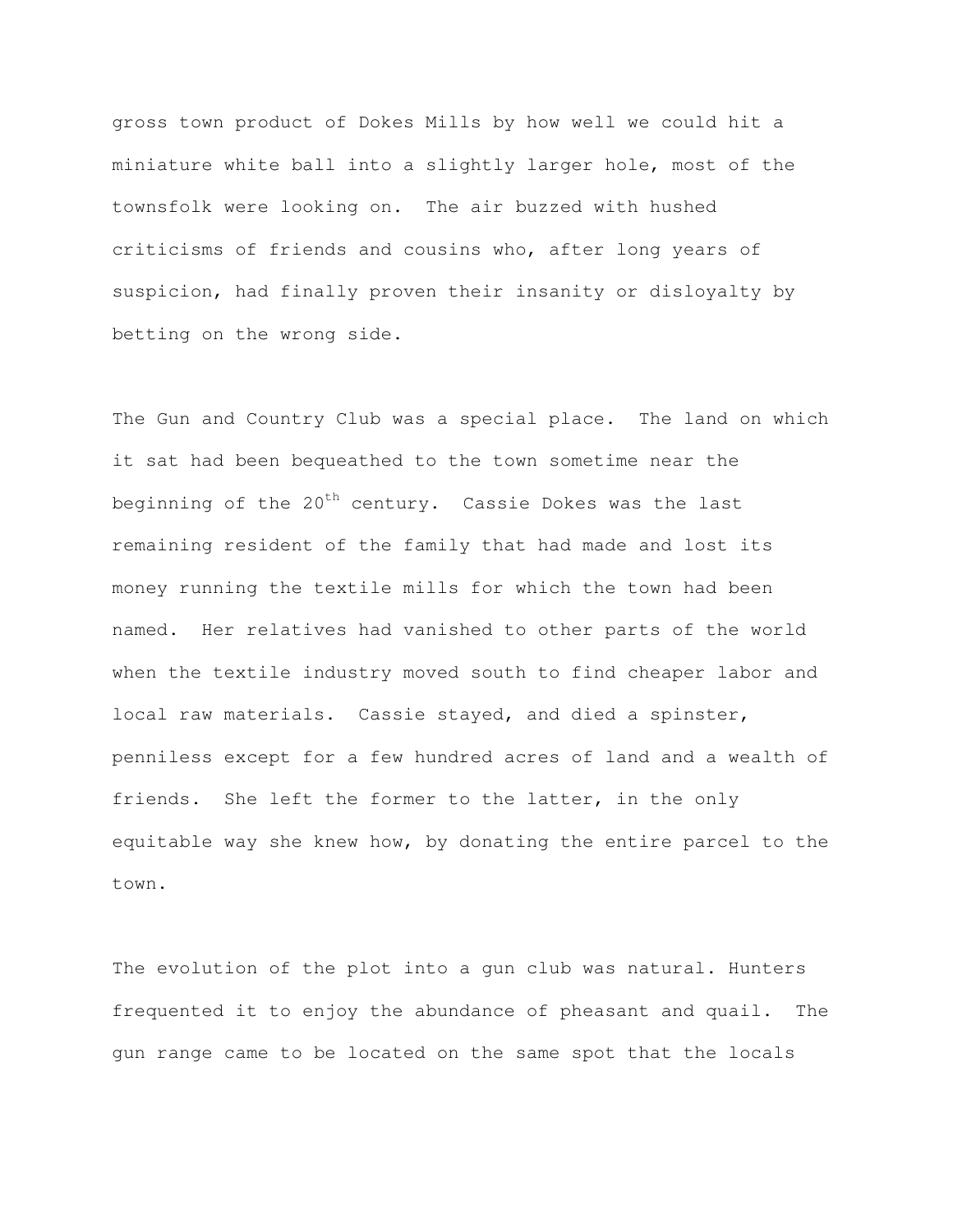used to practice their marksmanship before crossing the ocean to fight in the First and Second World Wars.

The addition of a country club was more contrived. Will's brother-in-law Frank, an ambitious youth aiming for a spot on the town council, had sold the taxpayers on the economic benefits of a public golf course.

The wonderfully conceived idea lost something in execution however. The mishmash of architects that comprised the council overlooked the potential dangers of an errant golfer searching for a lost ball in the same vicinity as some future woodsman was improving his aim. Frank himself had nearly been hit, presumably accidentally, by a spray of buckshot. As a result, he was the primary negotiator of an eventual compromise; for three weeks in July, the Gun Club was closed altogether; from Memorial Day to Veterans Day, the Gun Club was open for target practice all day Monday, and mornings until 10:30 on Tuesday through Friday – the golf course was open the remainder of the week and all weekend.

The course had its own especially unique feature, one that it again owed to Frank and his council brethren. Due to further poor planning, later characterized as Yankee thriftiness, the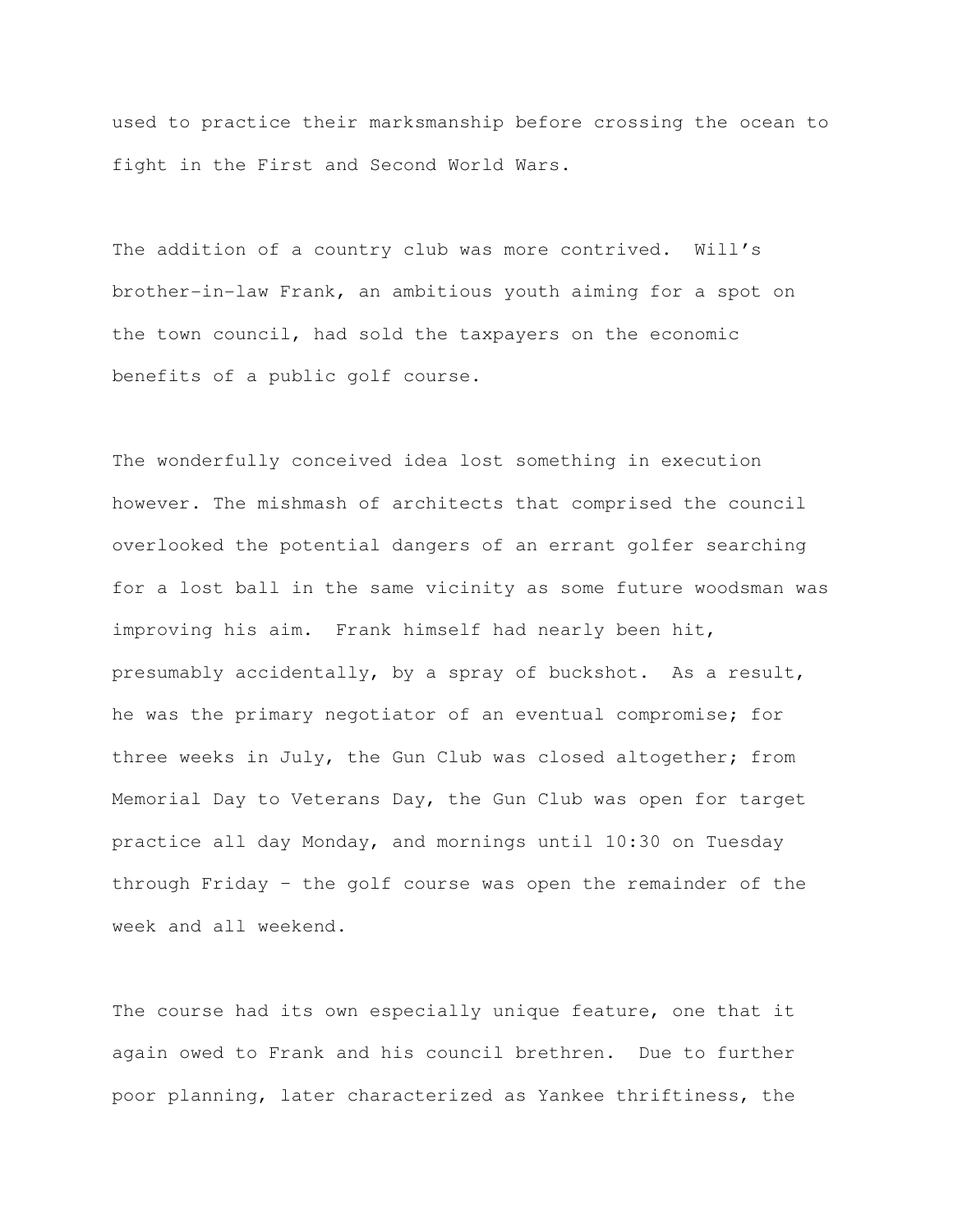town of Dokes Mills boasted the only golf course in New England with twenty holes, nine on the front side, and eleven on the back. The last two had been added so that a golfer could finish his round, rather than somewhere out in the woods, in front of the clubhouse where he'd begun his day, and where we now stood in front of the eager throng of spectators.

Frank flipped the traditional silver dollar. I called heads, and was right. Ab hit first, a long straight shot. I followed with one equally as long, and landed mere feet from him. We were off.

We gave the crowd their money's worth. Through nineteen holes, over the course of the afternoon, I played the game of my life. I should say Arthur and I played the game of my life. My new clubs transformed themselves into the weapons of a heroic gladiator, and I wielded them like the champion's name with which they were inscribed. I blasted tremendous drives. I gracefully arced chip shots up and down hills and out of the sand. I even skulled a beautiful flagbound bank shot off the old Dokes family barn. Frank, as Chairman of the Town council and self-appointed arbiter, resolved the ensuing controversy in my favor.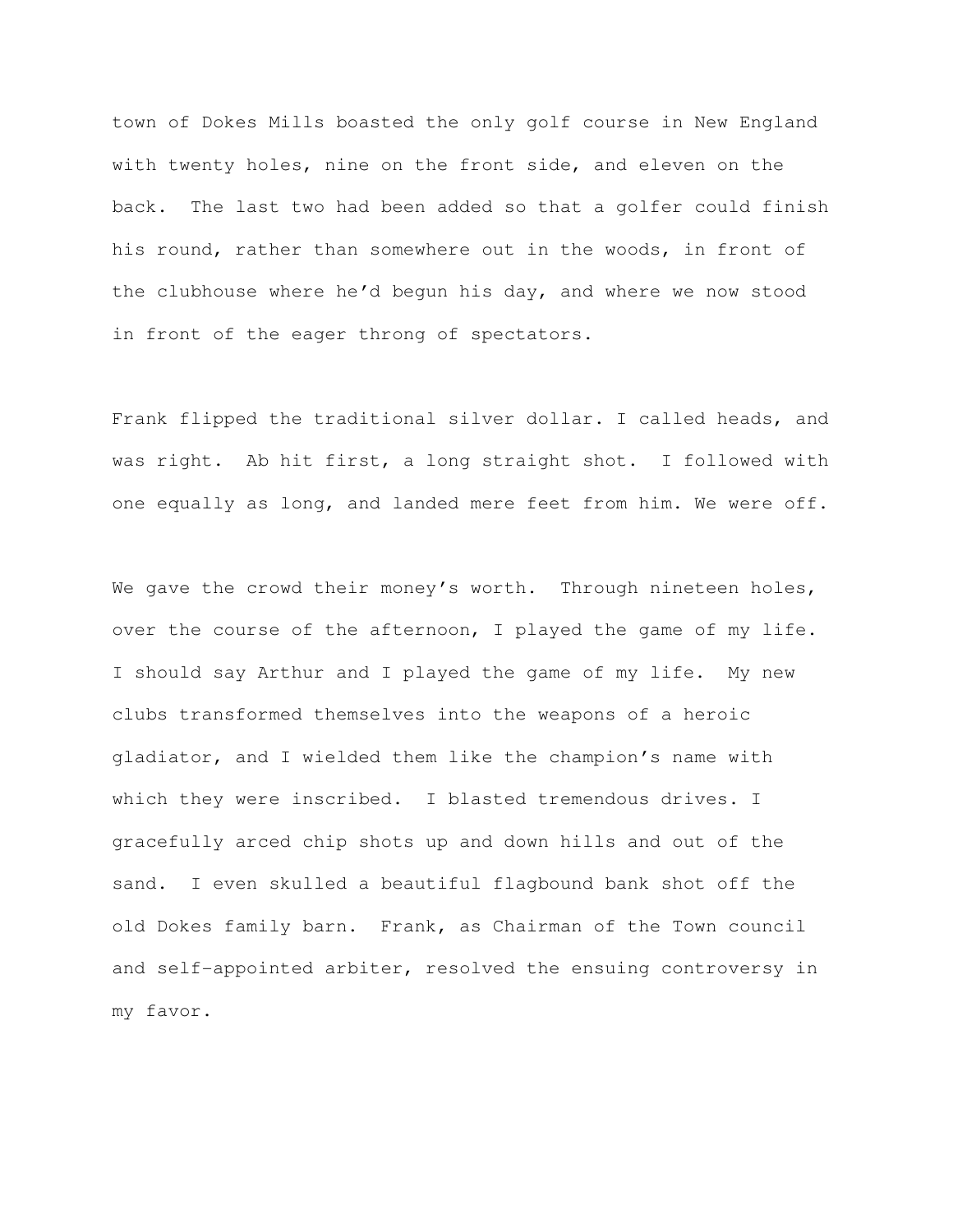It was my putting blade however, that elicited from me a precision that I'm sure was unparalleled in the annals of the game. From any lie, from any distance, I buried the little white ball. My concentration was unbreakable, and I became entirely engrossed in the game, as if it meant life or death.

It was some surprise to me then, when I finally broke from my trance, to notice that the crowd had dissipated. For as my concentration had grown, as my blades had worked their magic, as my exhilaration had intensified, the weather had done the same. The wind had picked up, leaves darted in and out of and around the darkening shadows under the trees, and an ominous cloudbank as black and mysterious as the deepest corner of the mind of fate had rolled in and blanketed the course. Knowing the certain signs of a full Northeastern gale, the crowd had reluctantly gone home, cancelling bets when possible, or leaving the responsibility to one of those few trustworthy close friends or relatives of verifying fair play and adherence to the rules.

So it was that as Ab and I walked toward the tee of the twentieth hole, as the rain began at first to drip, and then to spatter, and finally to pour in howling buckets onto our heads, even most of the stragglers had vanished, and only a handful of the very faithful remained to witness my one point lead. Not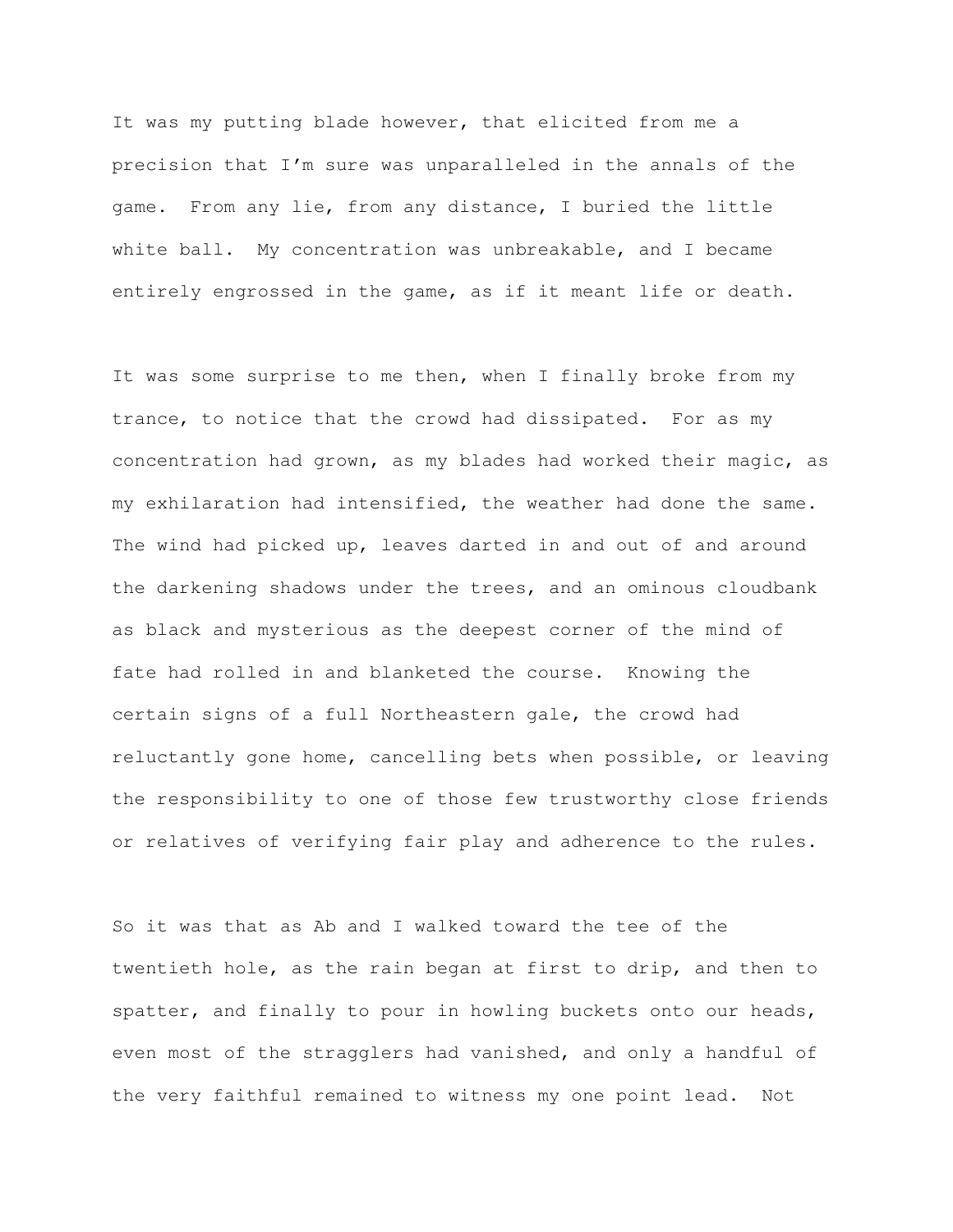much, but if I could only hold onto this slimmest of advantages, I would be more than satisfied to defeat Ab by as little as he had so often beaten me. Trepidation welled in my throat as I sensed the potential of what could shortly happen, and I carefully selected a club from my bag.

It was here that Frank tried to postpone the contest. He was confronted directly and immediately however, by Grady O'Kelly. Grady had made one of the larger bets with Frank, six hundred dollars against six winters' supply seasoned firewood, hardwood, cut split and delivered. Moreover, it was rumored that Frank agreed, if he lost, to endorse Grady in the upcoming town council election. After a lengthy discussion, which covered the spirit of fair play, the economic plight of the woodcutter, the reward in the next life awaiting cheaters and liars, and the extent of the powers of the council's Chair, the two reached a tentative accord. The players would decide whether or not to continue.

Ab took no time registering his vote with a quick nod of the head, and all eyes rested on me. This was the moment that I'd waited for, the chance to demonstrate that I had the spirit of a winner. I shrugged, wiped the water from my eyes, tightened the grip on the club I'd chosen, and swaggered toward the tee. As I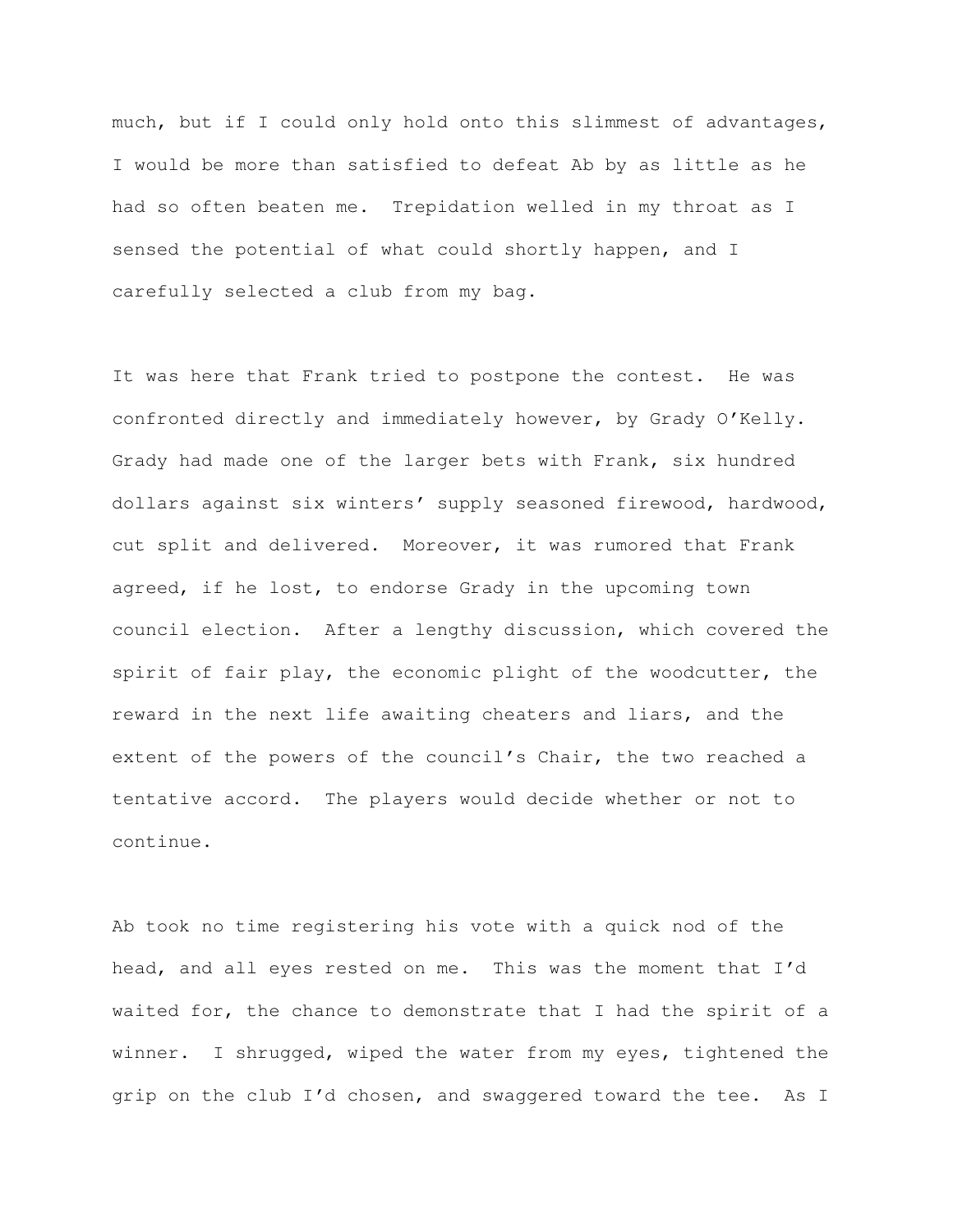addressed the ball, the wind suddenly grew stronger, lightning flickered unseen across the sky somewhere behind the clouds, and a thunderclap sounded, loud and absolute, as if a giant judge had pounded his gavel on an enormous bench. I was certain that this was a verification of the correctness of my decision.

I was soon disillusioned. My ball went slicing deep into the woods on the right. Ab followed with his most perfect shot of the day, clearing the water and sailing down the middle for a good distance, despite the weather. By the time I caught up with him, I had not only lost my one shot lead, but had managed to get behind by that amount. We both lay several yards from the green, Ab slightly closer. I was about to lose the last hole, after playing my best game ever. I hung my head in dismay, ready to give in once again to the inevitable.

As my chin rested against my chest, I saw out of the corner of my eye the inscription on my clubs.

Arthur Cobbett.

The club trembled in my hand.

Arthur Cobbett, Champion.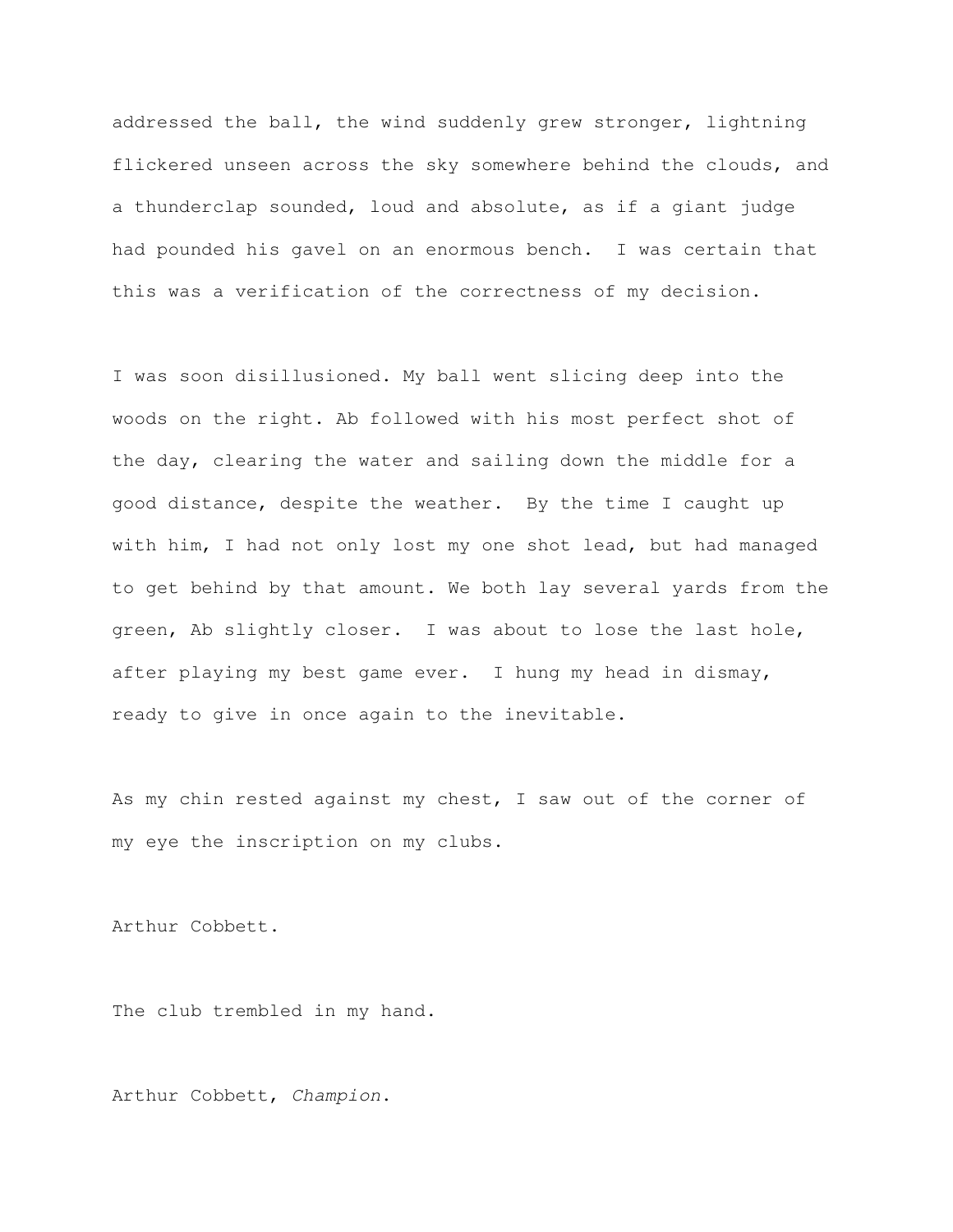Arthur Cobbett wouldn't be giving up. About to lose one more time to Ab, I was determined to do it like Arthur Cobbett, like a Champion. I was going to hit the best shot that I could, no matter how improbable that I could win with it.

I set my feet. I wrapped my hands around the handcrafted leather grips. I let the silver shaft swing gently back, and then accelerate through the air to hit the ball toward the flag I could barely see through the mist and rain. The ball shot upward into the fog, and I lost sight of it.

Now it was Ab's turn, but Ab didn't need Arthur Cobbett's help. He'd already been the victor for sixteen consecutive years.

Ab walked up to the ball, planted his feet in the muddy ground, and began that smooth but irregular swing that had brought him those sixteen championships. Slowly, silently, the club head rose behind him in a gentle crescent, delicately suspending itself for a moment, and then slicing like a knife through the rain to strike the ball and send it away.

It was then that lightning struck. Literally. In the midst of Ab's beautiful follow-through, a single bolt splintered its way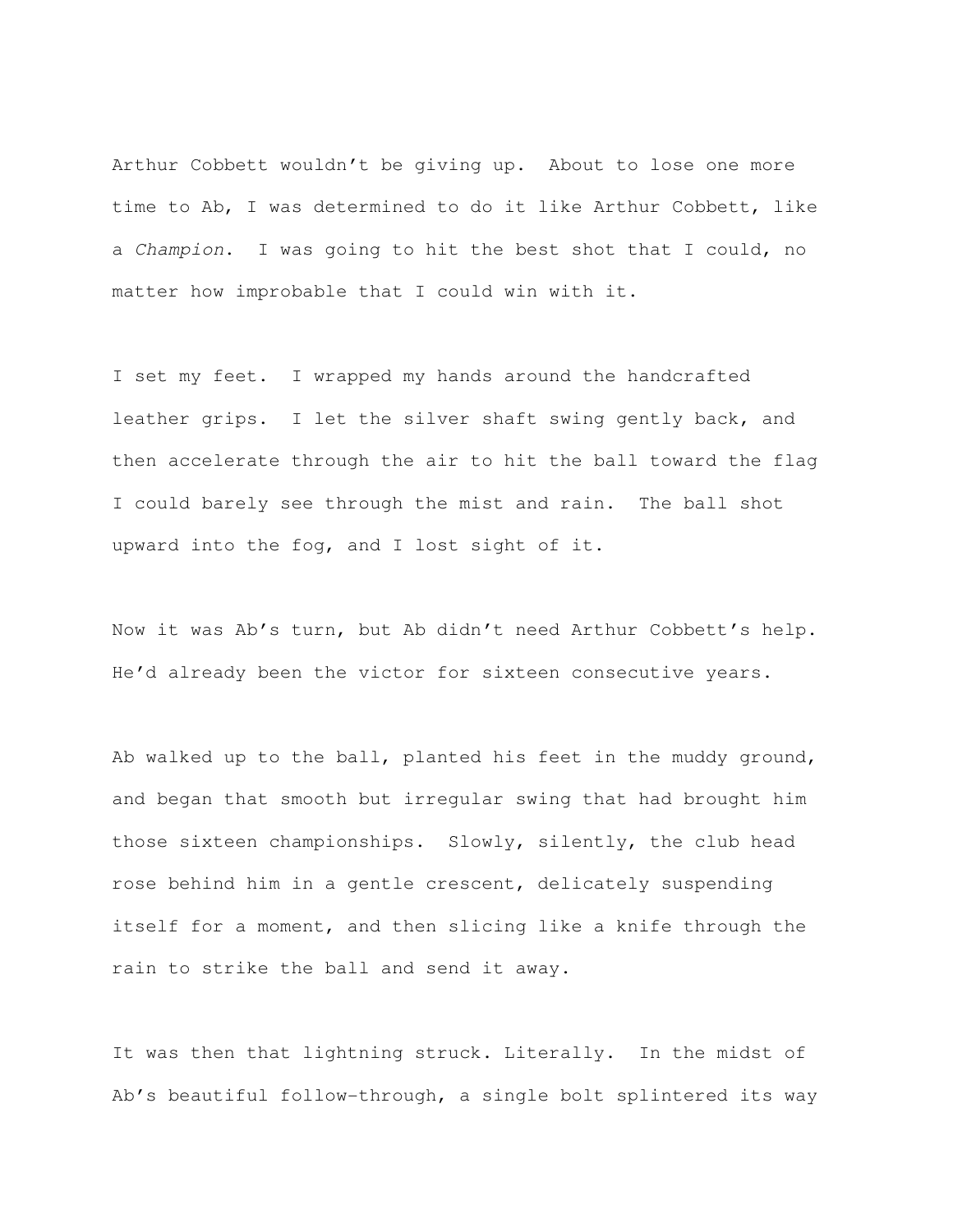across the sky, and with the precision and finality of a pronouncement from God, struck the raised lightning rod, slamming us to the ground.

At first we couldn't comprehend what had happened. Frank was the first to raise his head. As civic leader, he had a responsibility to his constituency.

"Okay, Grant?"

"Yeah, I guess."

"Will?"

"Yup"

Reluctantly, "Grady?"

"Jesus H. Christ"

 $"Ab?"$ 

Silence.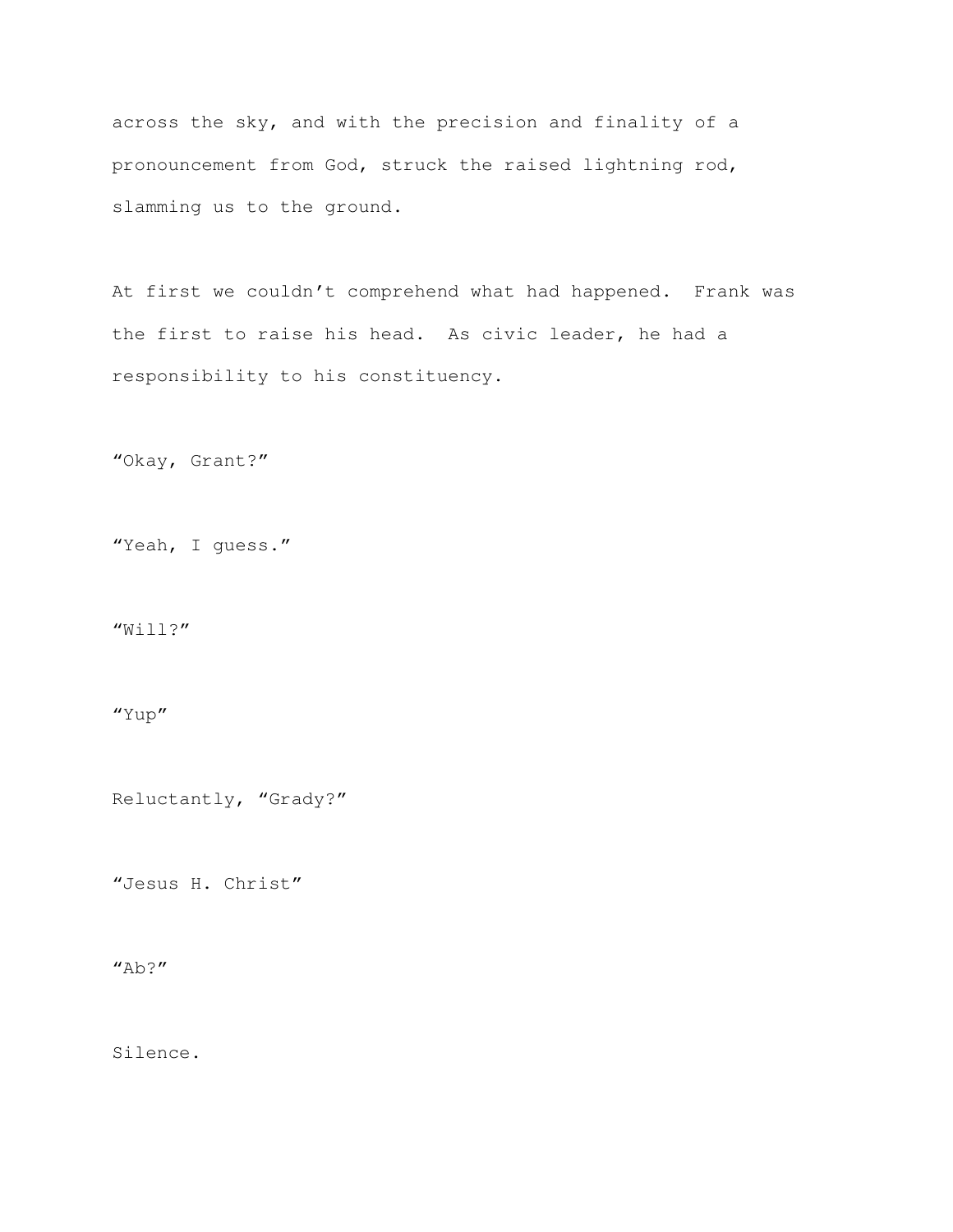Again, "Ab?"

Nothing.

"Abner J. Doucette, are you okay?"

The wind whistled. The rain pelted against brown and orange leaves. A wisp of fog floated across the fairway.

But Abner J. Doucette did not move.

Grady ran to where his body lay on the ground. He shook it some, he bent over to listen to its chest, he pulled on its hand, he shook it some more, all unsuccessfully. The rest of us drifted toward the fateful spot, cautiously, lest events repeat themselves.

"He was a good man," eulogized Grady, who had finally realized the vagaries of fate and stood up. "One hell of a golfer."

"Sure was," said Will. "Sure was."

"Sure was, "he repeated, his eyes lighting up with a sudden incandescence.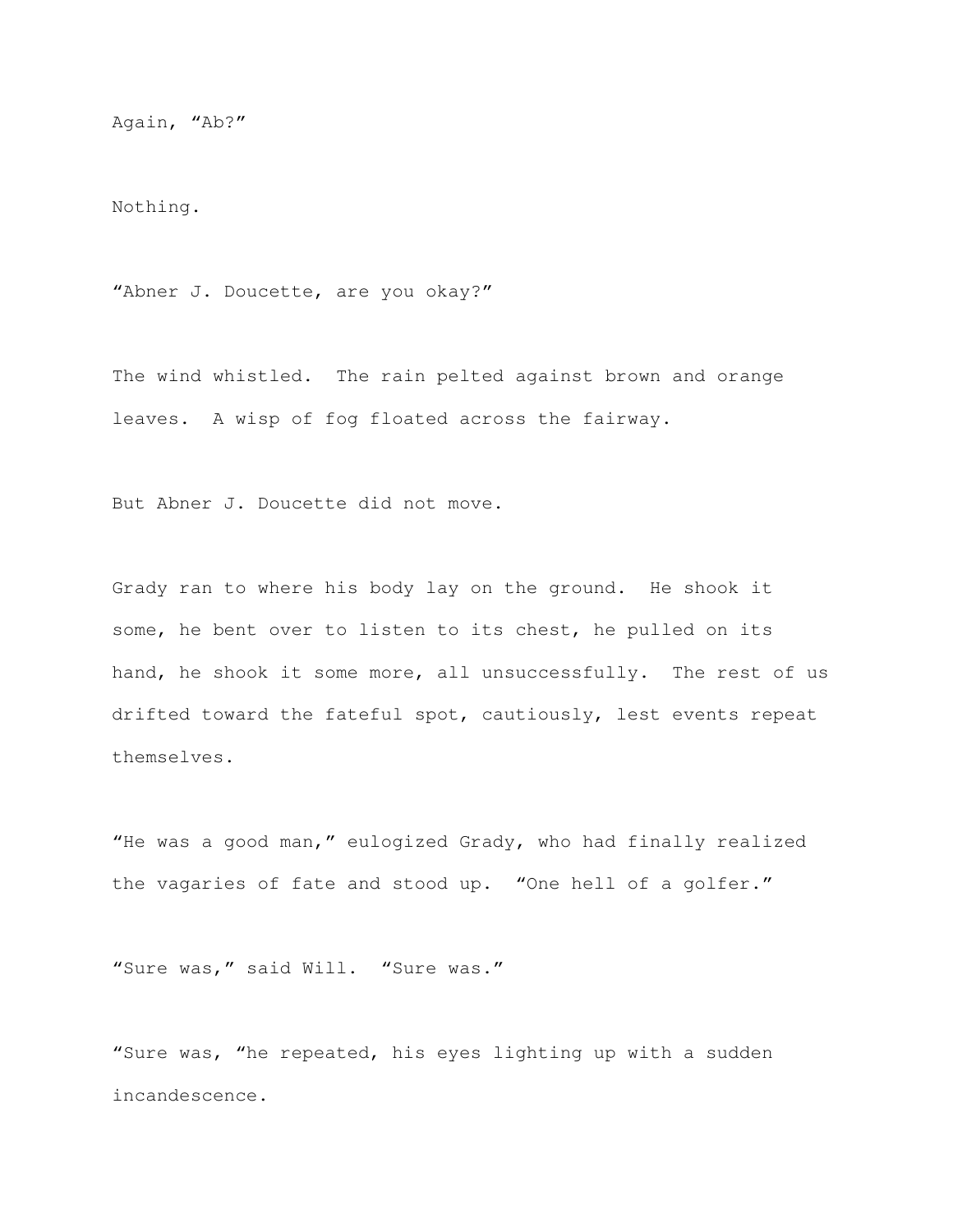"Was, was, was, was, was," he raved, and hobbled off toward the hole.

As we stared at each other, attempting to decipher this odd behavior, a gravelly shout barked at us from out of the fog.

"There's a ball near the cup!"

"What the…," began Grady, only to be cut off by a second shout.

"There's a ball in the cup!!"

This was too difficult to understand. We galloped toward the place in the fog from which the shouts had come, leaving Ab to lie alone in the rain.

"He's in there Grant. He's in there," strained Will, his aging body barely able to withstand the excitement.

This was the last straw. The old man had surely snapped.

"Who's in where, Will? I attempted in my calmest voice.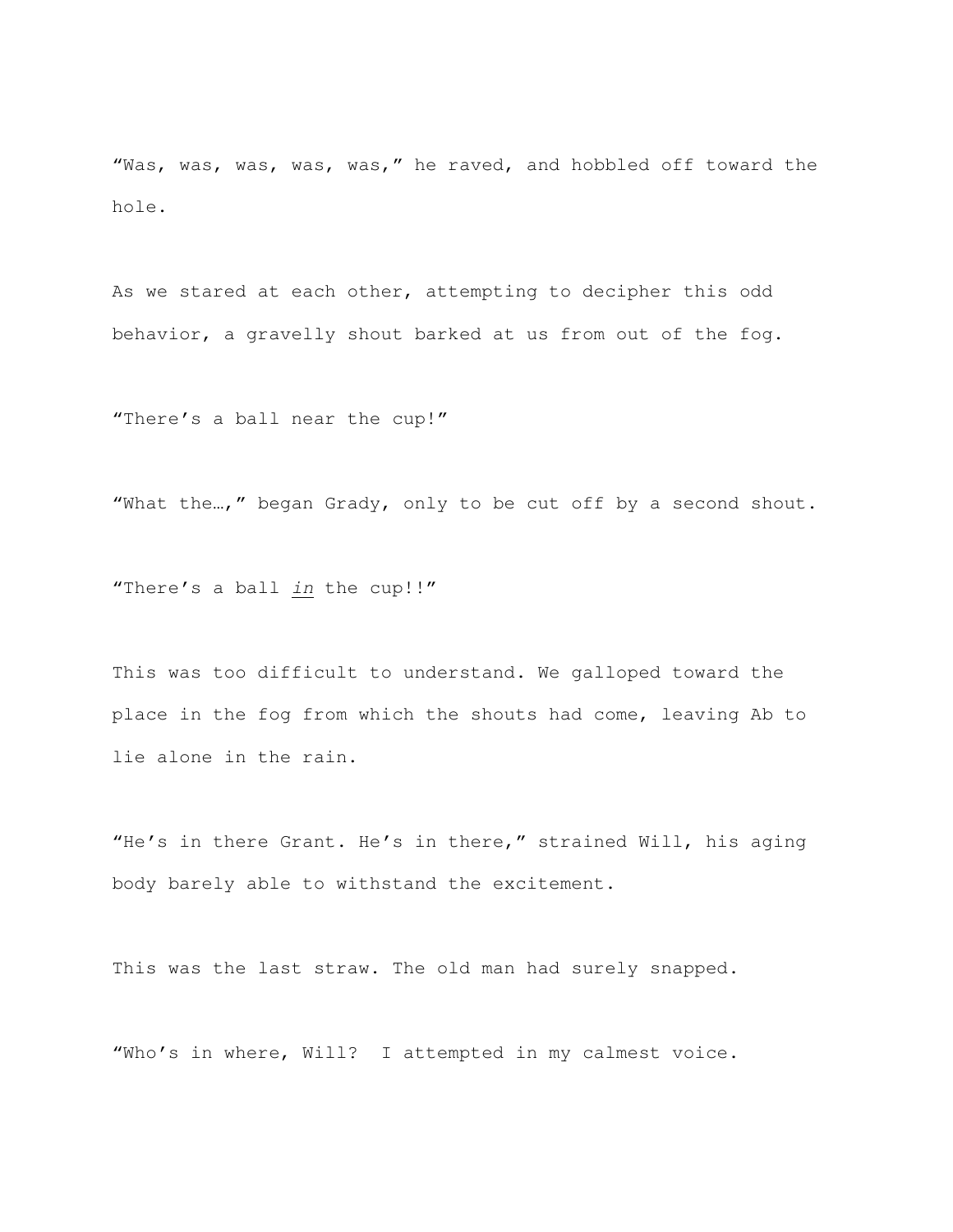"Who?"

"Arthur. Arthur Cobbett." He pulled a white golf ball from the cup and held it triumphantly in the air. A familiar signature was scrawled across its dimpled complexion.

"You won. We won. We won the tournament."

Grady fumed.

"What in hell are you raving about, man? Ab Doucette is dead, struck by lightning. His body is right over there, and you're thinking about a golf tournament?"

"But the ball's in the cup."

"How can you say that? He's dead. Your friend is dead. What would Ab say if he could see this?"

Grady was entirely unaware what a fatal mistake it was to ask this innocent question.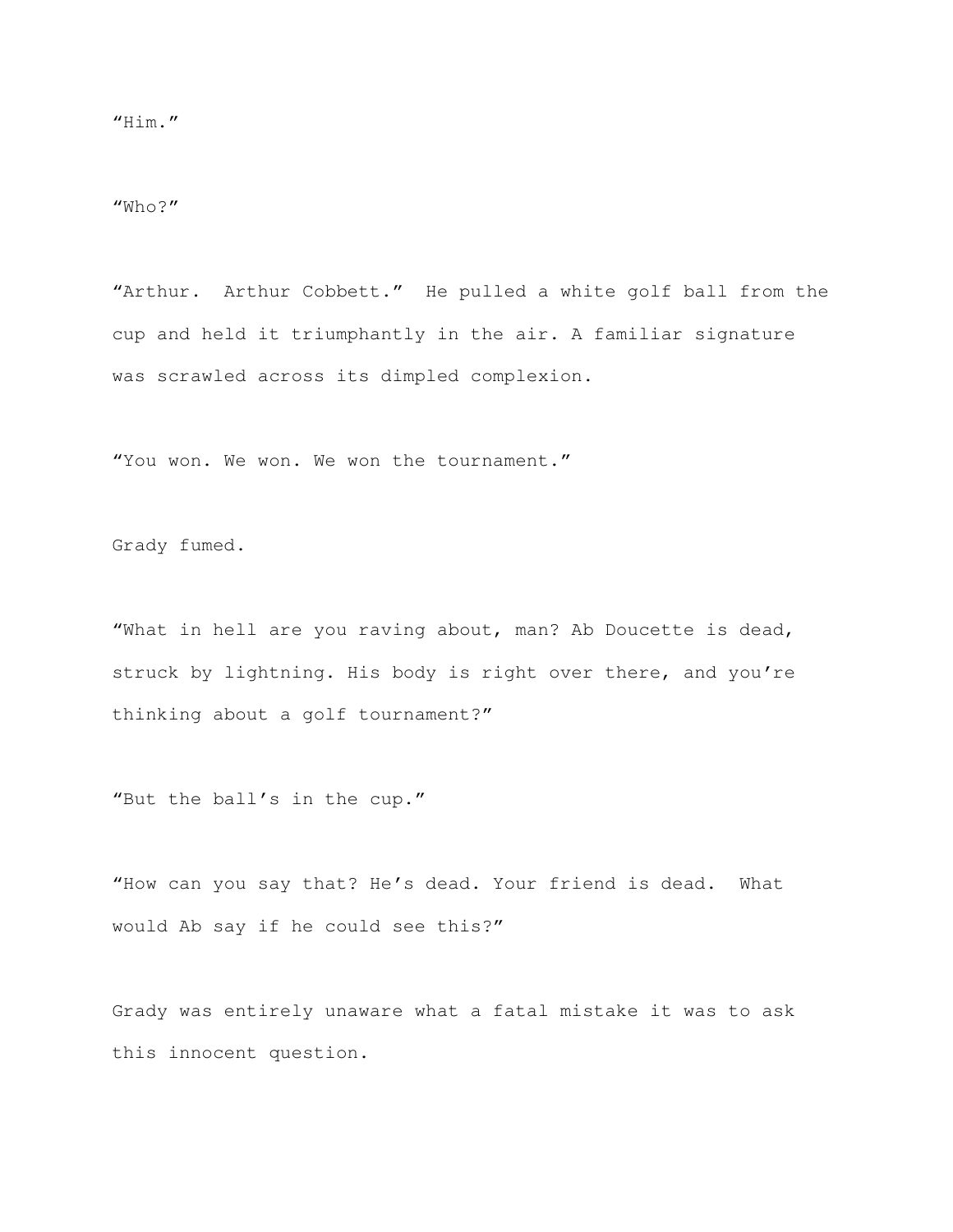"Hold on, Grady." The voice was Frank's. "We all had a lot of respect for Ab, Will included. He was a good man. He was a great golfer. He was the kind of man, the kind of golfer, that never gave up." Frank was building steam, slowly, like a locomotive just pulling out of the station.

"Remember the first Dokes Mills tournament that Will and I set up? Remember how Ab came from behind to beat Grant with birdies on the last three holes, even though he was wearing that cast on his leg?"

Our heads nodded. I winced.

"Remember when that city slicker came into Coot's bragging about how he'd beat about every golfer on the East Coast, and Ab took him by ten strokes before we ran him out of town?"

Our hearts pounded.

"Do you remember, Grady, how Ab played half a dozen holes in the ice and snow in nothing but his long johns and a pair of hipwaders because you told him he couldn't do it?"

Our eyes opened. A tear came to mine.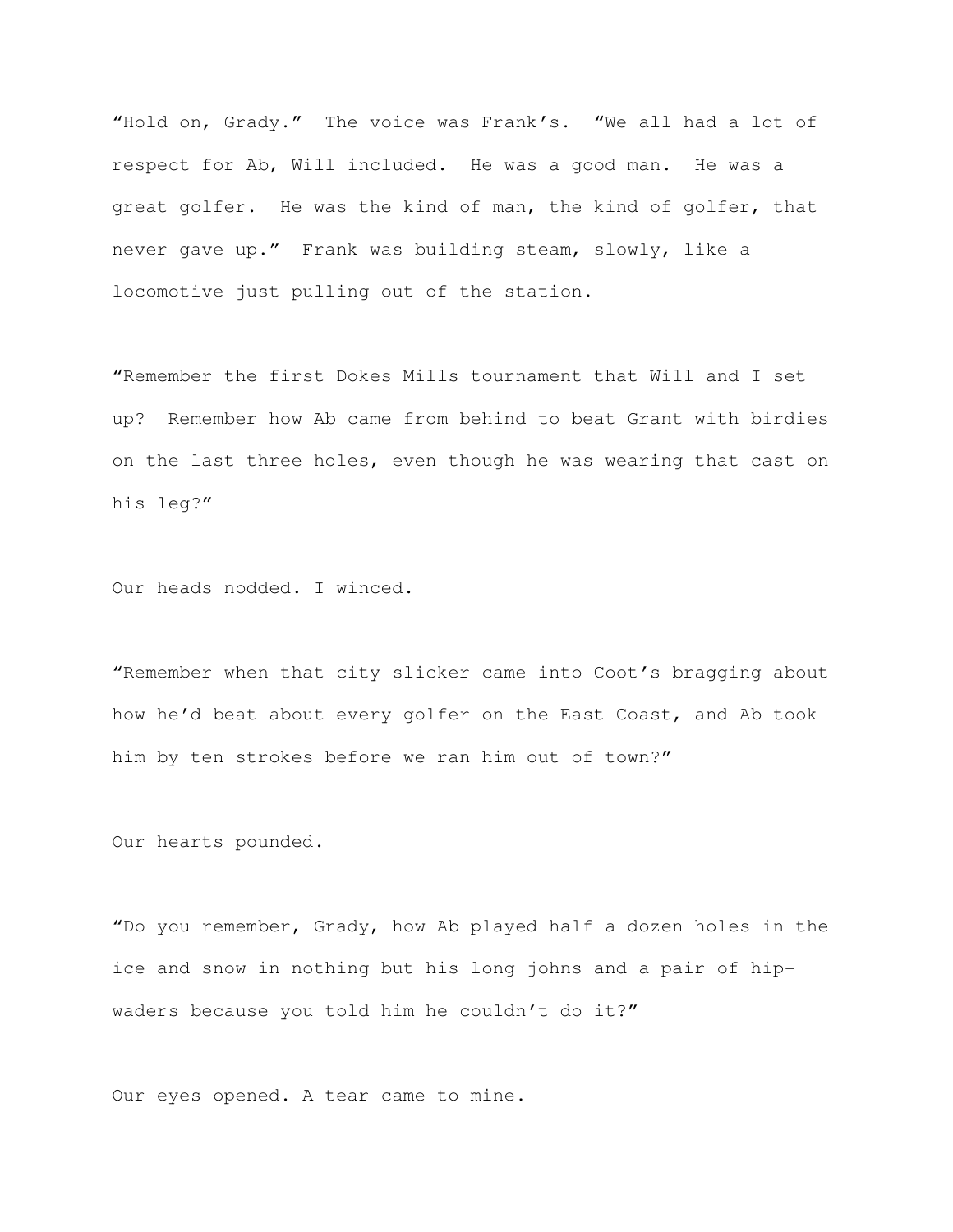"Ab was a fighter. A fighter that fought to the last punch, the last stroke. Do you think that if Ab were alive, he'd give up just because Grant hit a good shot? Do you think he'd just walk away?"

Frank paused for effect, but not long enough for anyone to answer.

"No. Ab would try to finish the tournament up right. Ab would want us to finish the tournament that he's been champion of for sixteen years. Ab would want us to end the contest cleanly, so that he could die with Dignity." The last word quivered in the air.

Grady thought about this. His mouth opened, as if to speak, and then shut again. He thought some more. He looked at each of us and saw the deep respect for Ab in our eyes. He pondered further. He looked over to where Ab's body lay.

Finally, he looked toward the ball that perched on the lip of the cup, the last ball Ab had ever hit. Even this last shot had been almost perfect, just missing.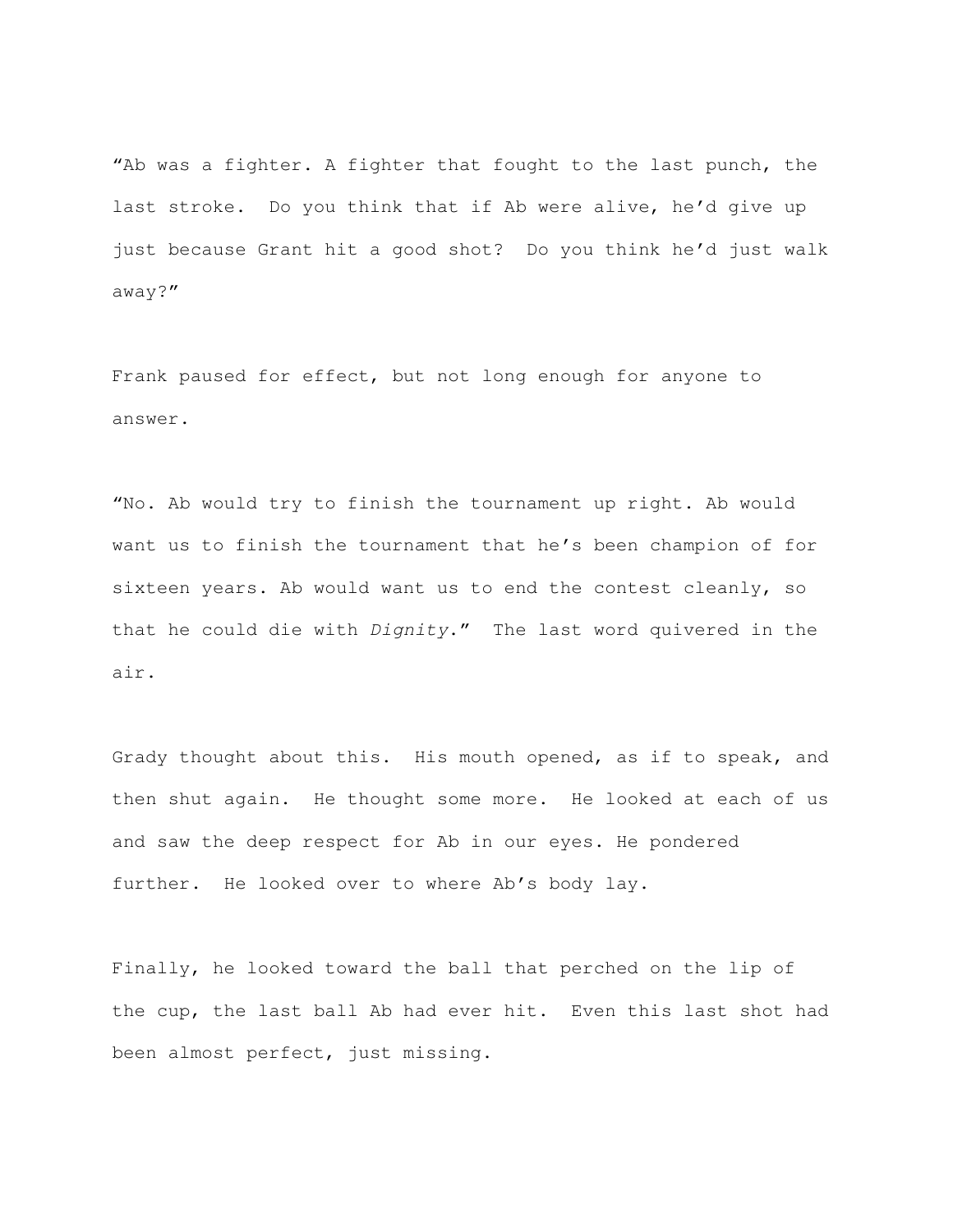Grady straightened up as if someone had dumped a handful of ice cubes down the back of his shirt.

"Why, of course, Frank. Ab would have wanted it to end clean, just like you say."

Suspicion trickled across Frank's face.

"Look at that last ball he hit, Frank. Almost perfect. It's sitting right on the edge of the cup, so close you could breathe on it and knock it in. You know what that means, Frank."

Frank didn't, and didn't want to.

"It means a gimme. It means a tie game."

"But he's dead," jumped in Will. He can't hit it if he's dead."

"Doesn't have to. The official Dokes Mills Gun and Country Club Annual Family Picnic and Golf Tournament rule is, close enough that it's sure to go in if he hit it. He doesn't actually have to hit it. It's a tie.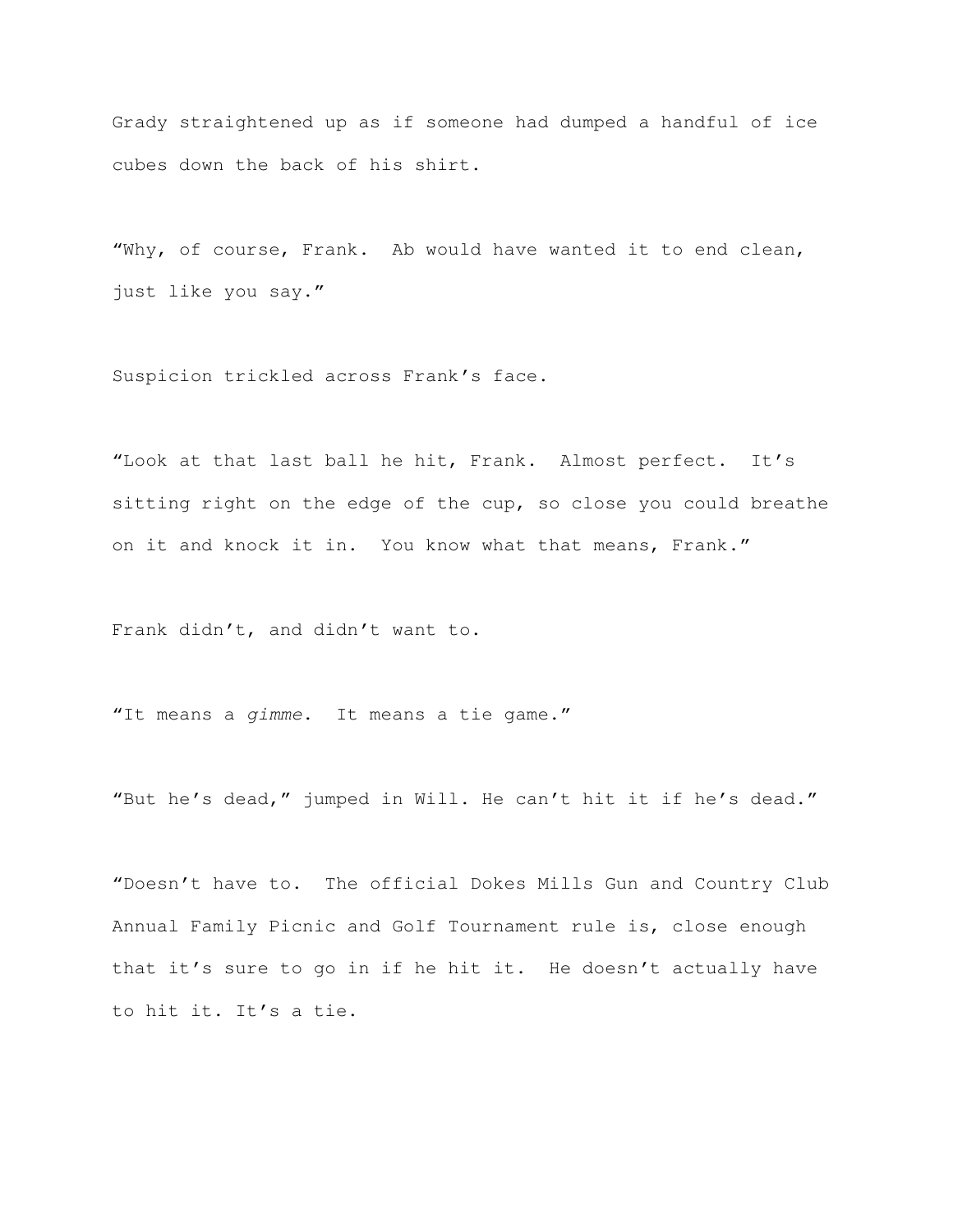Grady crossed his arms over his chest and nodded his head, his decision irrevocable.

Frank's forehead furrowed, and his thumb and forefinger caressed his jaw. Eventually he spoke.

"Yes, I'm afraid it is a tie."

Grady stood back smiling. Will looked at his brother-in-law as if he'd lost his mind.

Frank looked at me.

"Technically, of course, the shot isn't a gimme until Grant says so, but we've already seen today what a sportsman Grant is. Surely, he'd allow it."

I stared back quizzically.

"So, it's a tie. The two best golfers in Dokes Mills have battled it out for twenty holes, and it's all even-steven. A push. A tie."

"But that's not a fitting end to a tournament."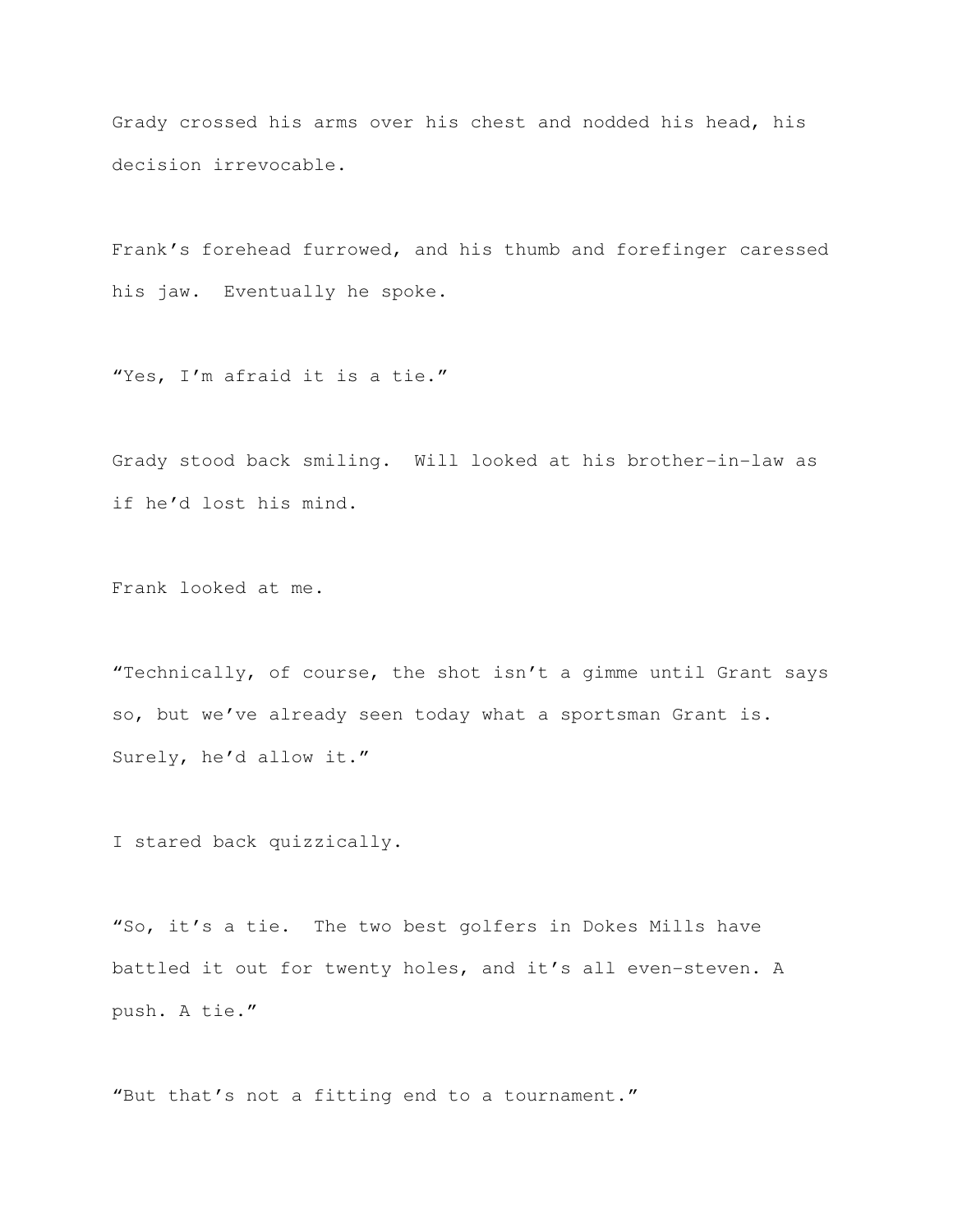Now it was Grady's turn to wax skeptical.

"You've seen the trophy," Frank continued, "sitting in the foyer at the entrance to the clubhouse. A beautiful trophy." Again a pause.

"There's one great thing about that trophy. It has one name, one single champion engraved into it for each year. One single champion."

Grady now provided the whetstone for his own execution.

"Well what, Frank, are we going to do about it? Ab's dead. It's a tie game. We can't change that."

Frank's heavy wheels began their slow churning again.

"No, we can't change the fact that Ab is dead. It's too bad. He was a good man. But we can do what we've done every other year in the past that we've had a tie after twenty holes."

The blade was poised to strike.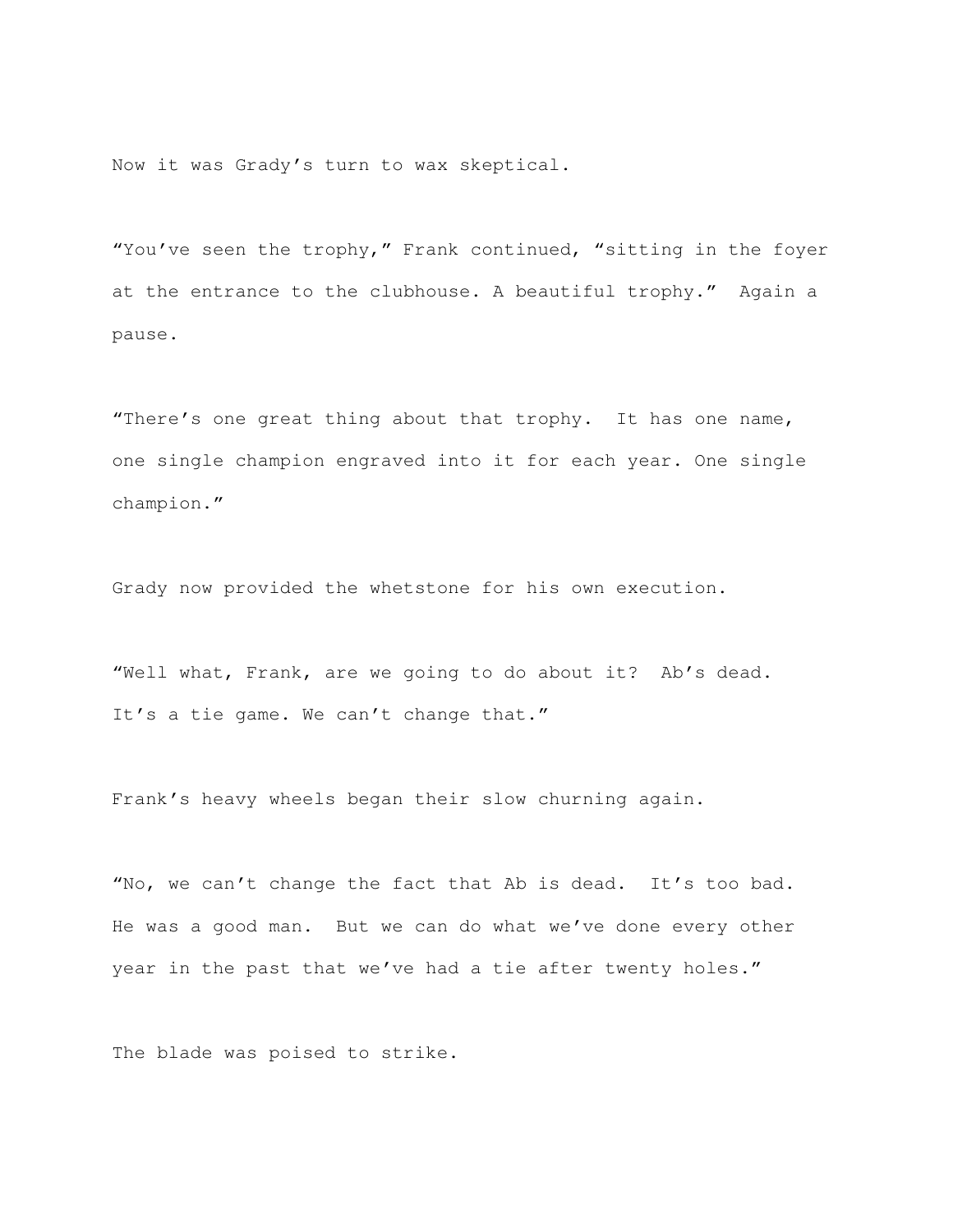"We'll hold a playoff."

"A playoff?" moaned Grady. Will was wringing his hands.

"A playoff," said Frank.

"There are other things that we could try. We could say that the ball has to be replayed, because of interference by an unnatural event. We could say that Ab has the right to hit again because the lightning messed up his shot. We could call the game in favor of Grant and say that the lightning bolt was an Act of God and not to be questioned."

"But God's not here to help us make a decision with the certainty that would have made Ab proud. We need a playoff to decide the rightful winner."

Grady made one final lame attempt.

"You can't decide that. It isn't right. The game's a tie."

There was no use. Frank roared along the tracks.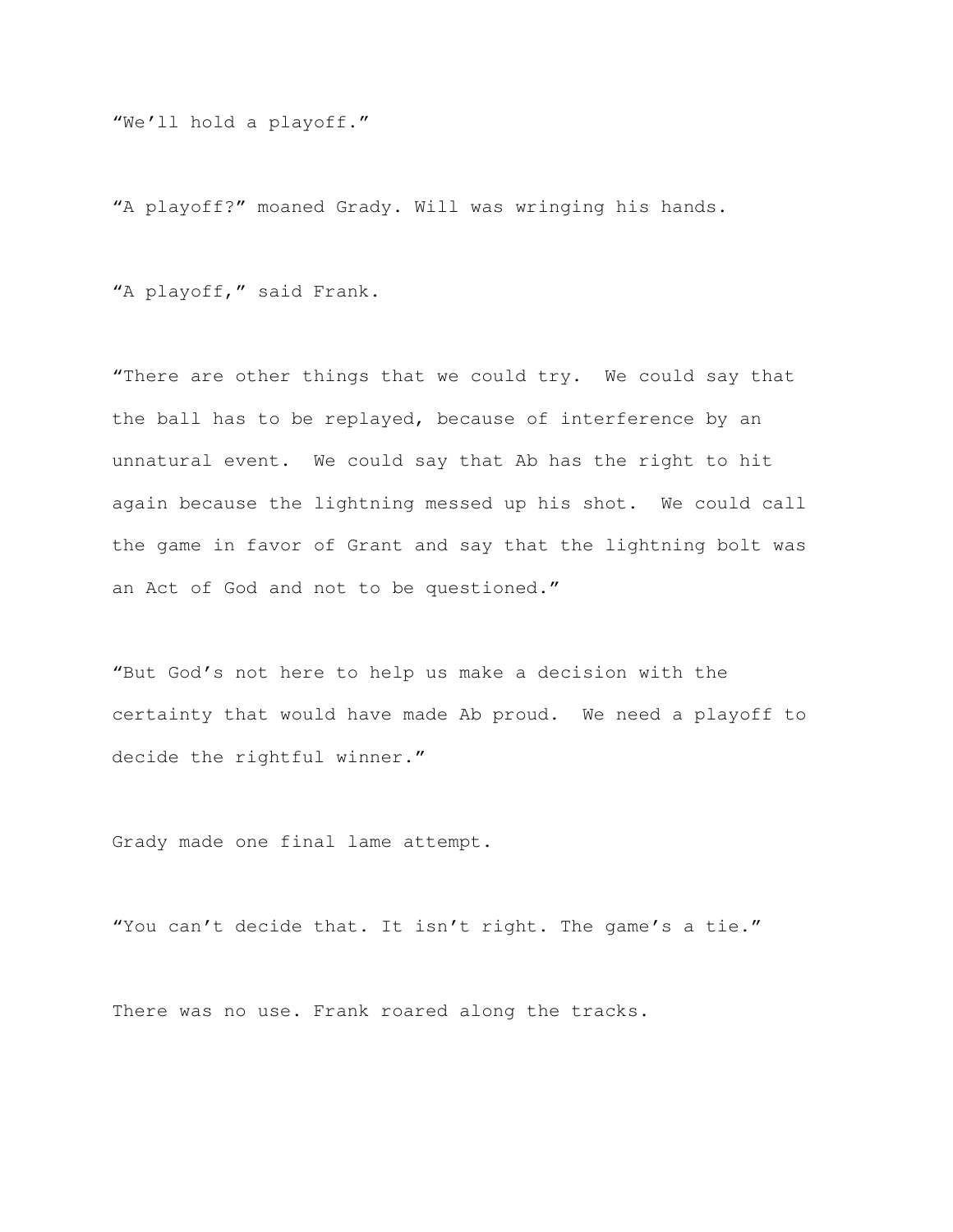"This tournament has been held for sixteen years. Families look forward to it. It's important to the economy of the town. It's important to every man, woman and child in this town. It's important to the memory of Ab."

"We have a responsibility to make sure that the results are determined in a way that's fair. We have to ensure the integrity of a tournament of this caliber. As Chairman of the Town Council, as a man responsible for the well-being of the Citizens of Dokes Mills who depend on this decision, I insist that we have a playoff."

Grady hung his head, defeated.

"What kind of a playoff?"

Frank smiled.

"The traditional club playoff will be used – closest to the pin."

 $\overline{\phantom{a}}$   $\overline{\phantom{a}}$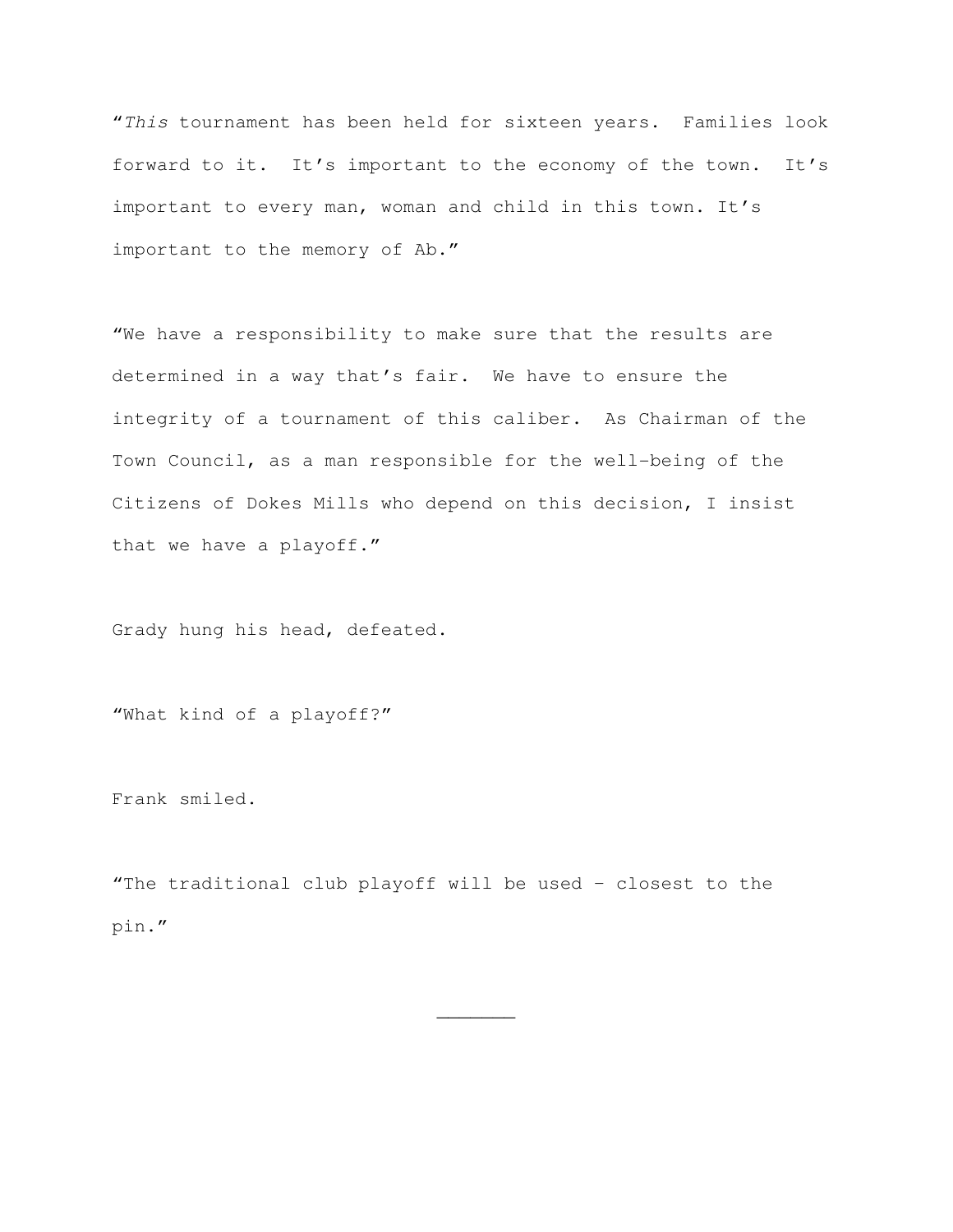This is what my package from far away had led to. Somehow it wasn't right. I'd chased Ab Doucette for sixteen years, and now I was about to have a playoff with him, and the only reason I had a chance to win was that he was dead.

It was with a sense of sadness, and a hint of shame, that I dragged my Arthur Cobbett clubs to the ninth tee to prepare for this final indecency. Will and Grady put Ab's body in a golf cart, and followed along. Frank supervised. The cart jolted about in the rain, Ab flopping back and forth in a macabre dance.

Despite the apparent obviousness of what should have happened next, the small gallery was silent. Lack of resolution had still managed to leave a trace of anticipation in the minds of the spectators.

I pushed the tee into the ground. I looked over at Ab, sitting slumped in the golf cart, and wiped another tear from my eye. I walked over to the cart, almost hoping he might get up one last time and play. He didn't. I walked back to the tee.

This was finality. This was resolution. This would be the moment after sixteen years in which I finally beat Ab. That's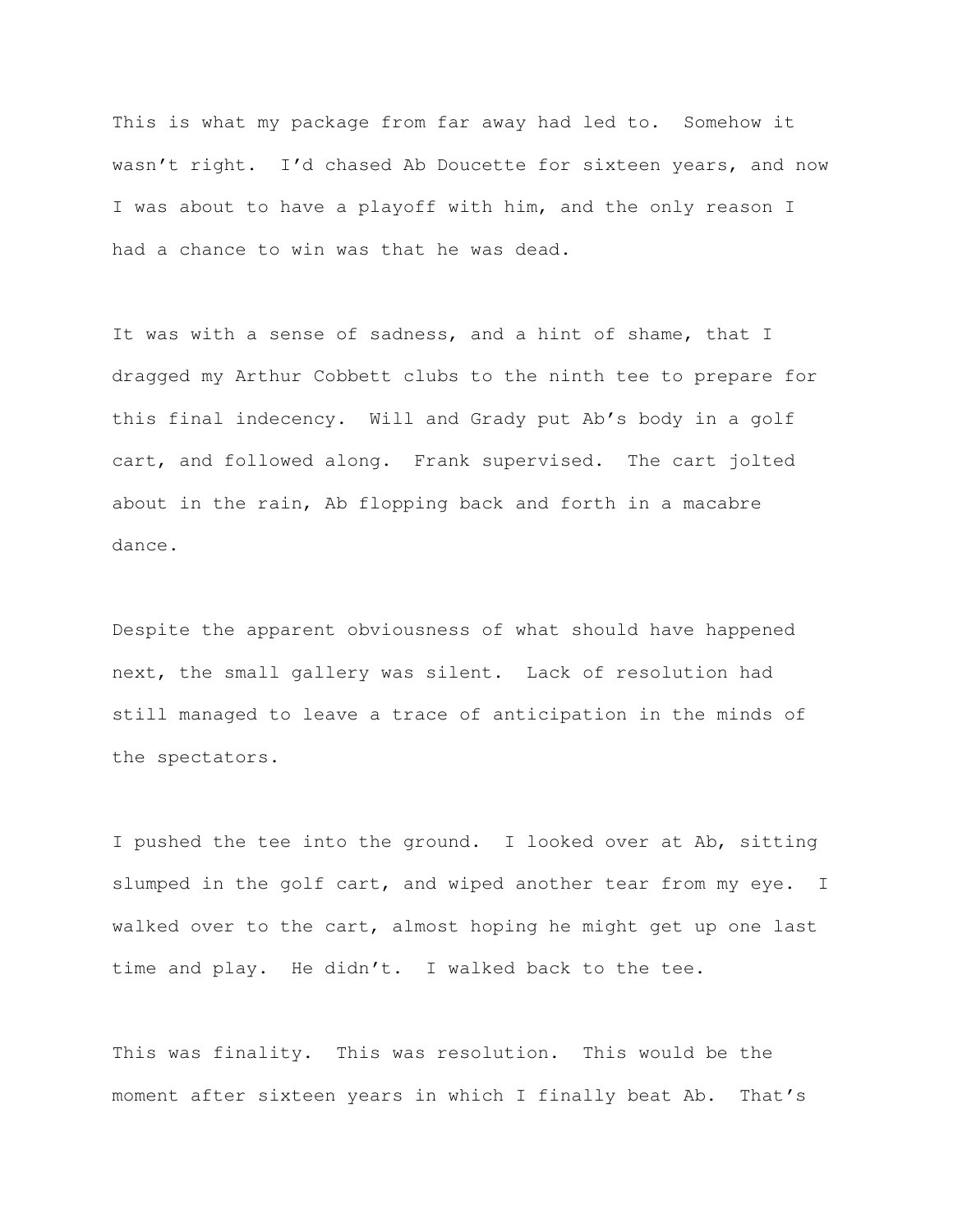what Frank and Will and Grady expected to happen. That's what I expected to happen.

That's not what happened.

As my beautiful new club was poised high in the air in midstrike, Abner Doucette got me again. I'd heard stories that such things could happen. I'd heard something like it myself as a youngster, skinning frogs we'd caught by the duck pond.

In the middle of my backswing, Ab's lungs collapsed, forcing air out through the body's throat. The others said it sounded like a belch more than anything else, but I knew what it was. The Laugh. The Laugh that he laughed every time he beat me by that paper-thin margin.

For when I swung, distracted by this final haunting cackle, I barely caught the tiniest piece of the ball. I watched in horror as it spun in circles on the tee, in what seemed to be agonizingly slow motion, and finally plopped off to land an inch and a half behind its starting point. I'd lost a playoff to a dead man.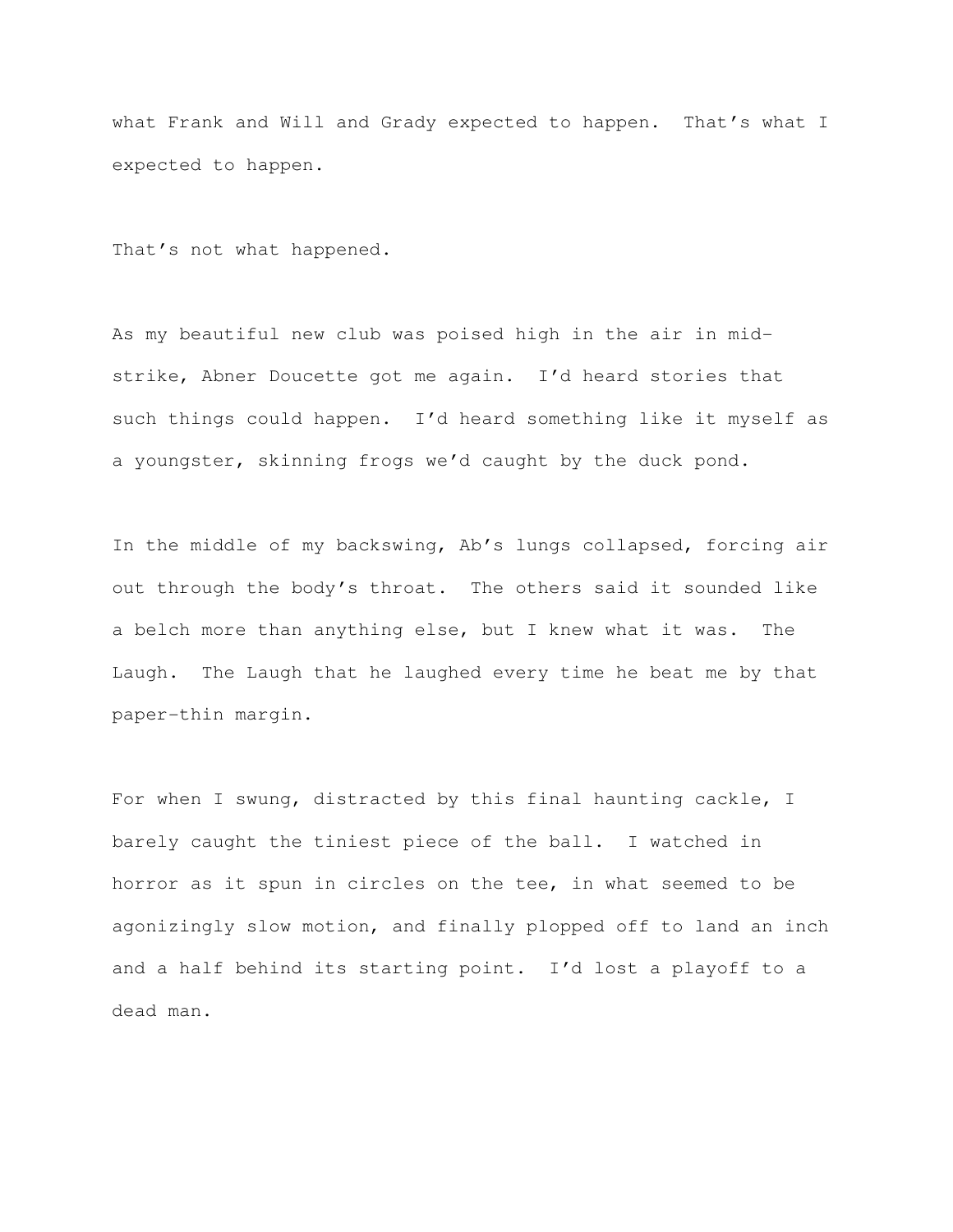Call it coincidence. Call it fate. Call it nerves. That's not what it was. For when I looked over at Ab I could see that look in his eyes, even as he slouched there, dead, both mortal and immortal.

I didn't hear Grady's shouts of excitement as he cavorted around the cart and tried to congratulate Ab. I didn't hear Will swearing one long mighty curse, the sum of every epithet he'd accumulated since birth spewing forth in a single rambling, unending stream. I didn't hear Frank standing in the rain, reciting a mindless soliloquy to no one, his voice stuck in an empty monotone, a blank stare on his face, his fervor dissipated. I only know these things from the stories I heard over and over when I finally got up the courage to crawl into Coot's, ashamed, beaten, and infamous, prepared to accept my just verbal punishment.

I only heard Ab. "Good game Grant. That was sure a close one. Guess I won again."

But this time, as I watched the ball spinning in its tortuously endless spirals, there was no "See you next year."

 $\overline{\phantom{a}}$   $\overline{\phantom{a}}$